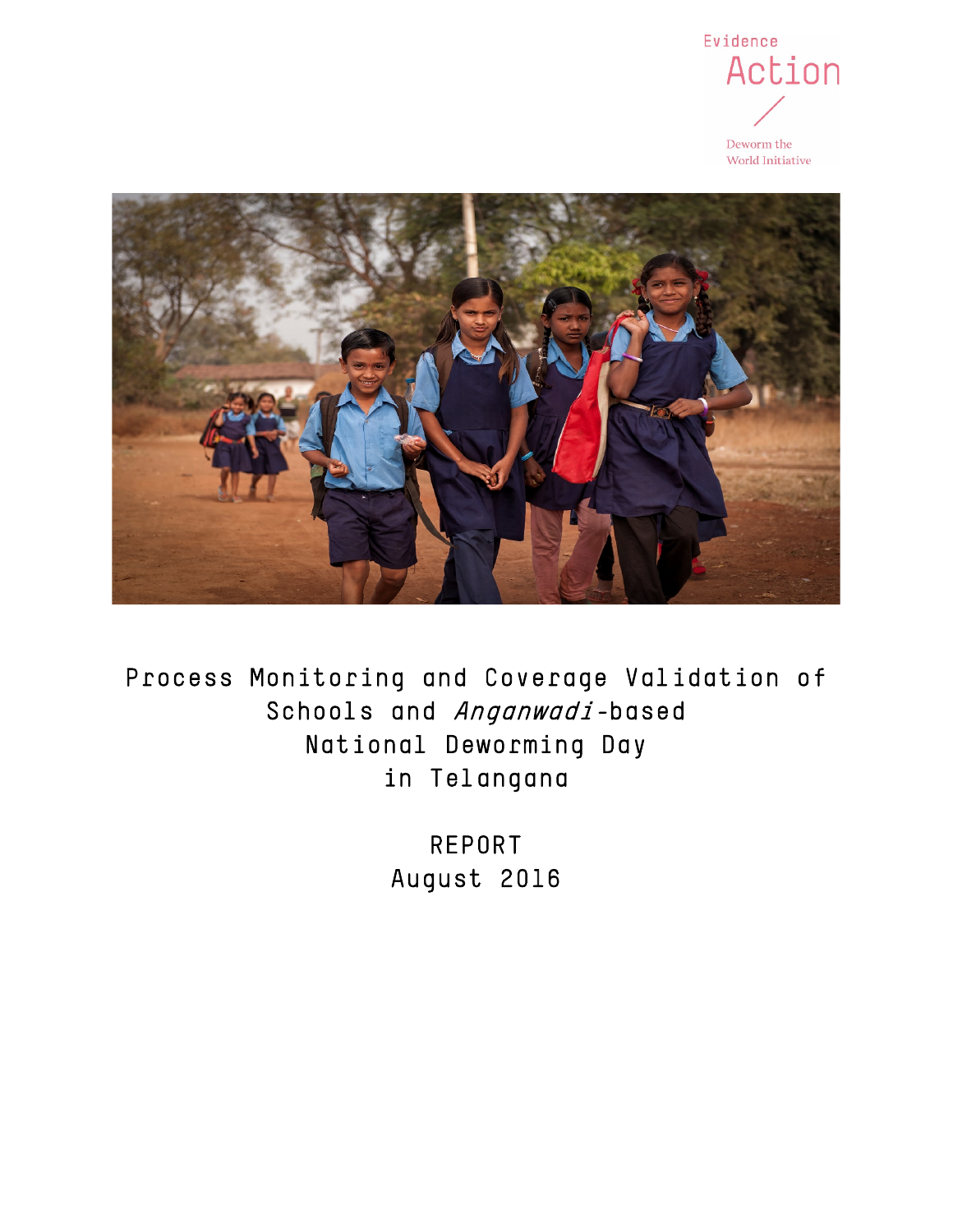# TABLE OF CONTENTS

| 1.2 Process Monitoring, Recording and Reporting Process, and       |
|--------------------------------------------------------------------|
| 1.4 Independent Monitoring Formats  3                              |
| 1.5 Authorization from Government  3                               |
| 1.6 Training of Trainers and Independent Monitors  3               |
|                                                                    |
| 1.8 Data Processing and Analysis  4                                |
|                                                                    |
|                                                                    |
| 2.1                                                                |
| Integrated Distribution of NDD Materials Including Drugs. 5<br>2.2 |
| 2.3 Source of Information about Recent Round of NDD  5             |
|                                                                    |
| 2.5 Adverse Events - Knowledge and Management  6                   |
|                                                                    |
|                                                                    |
|                                                                    |
|                                                                    |
|                                                                    |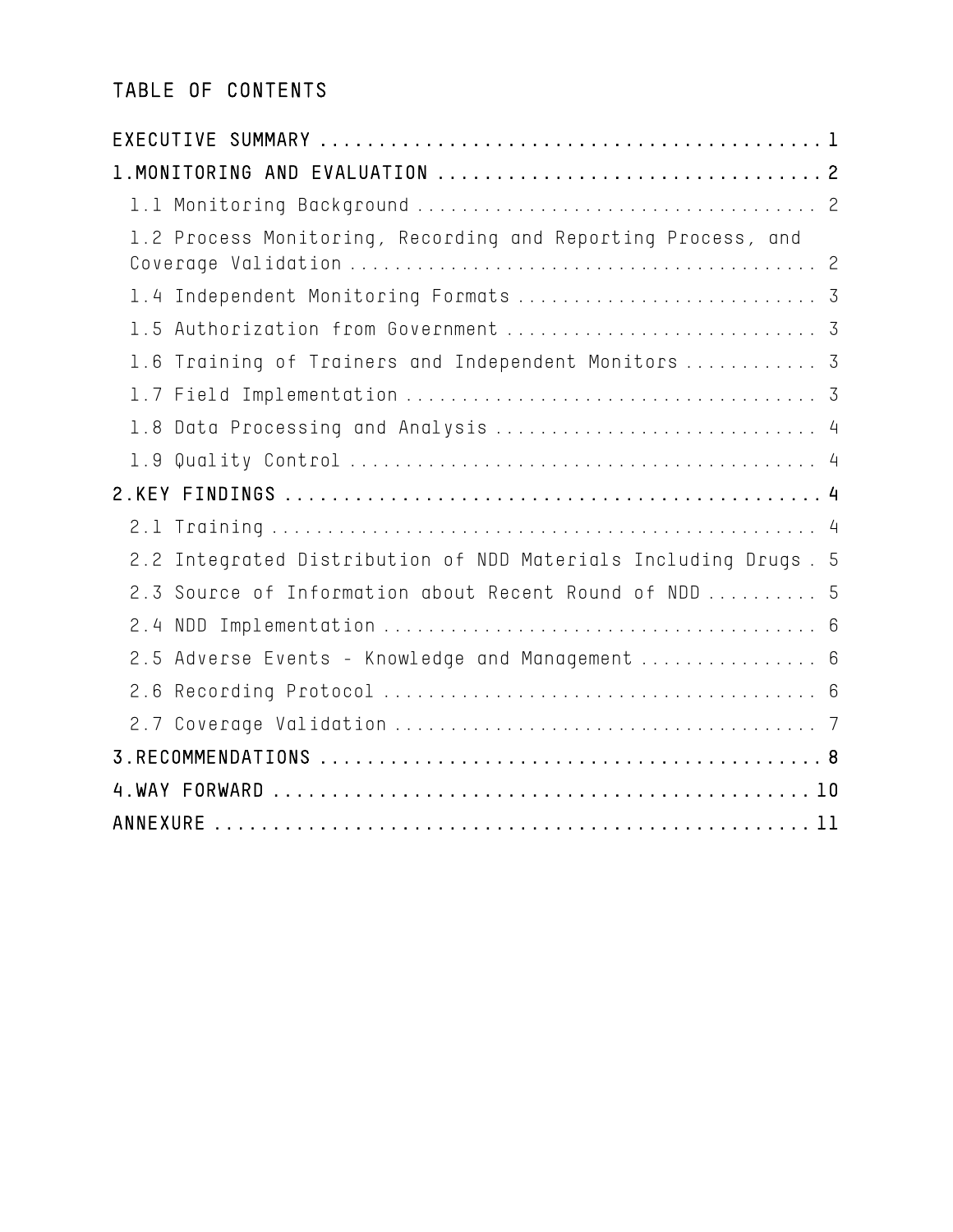## <span id="page-2-0"></span>EXECUTIVE SUMMARY

 $\overline{\phantom{a}}$ 

India, with an estimated 223 million<sup>1</sup> children living with soil-transmitted helminths (STH) (almost one quarter of global burden), launched National Deworming Day (NDD) in February 2015 to deworm all children between 1-19 years. The program is aimed at the supervised administration of albendazole tablets to all preschool and school-age, in *anganwadis* and schools, including unregistered (1-5 years) and out-of-school (6-19 years) children.

Telangana observed the second round of NDD in eight<sup>[2](#page-2-2)</sup> out of ten districts on August 10, 2016 followed by Mop-Up Day on August 17, 2016. Evidence Action's Deworm the World Initiative, as the technical assistance partner, engaged an independent research agency to conduct process monitoring on NDD and Mop-Up Day to assess the preparedness of *anganwadis* and schools to implement the NDD program and to perform a coverage validation to evaluate the accuracy of the reporting data and coverage estimates following the NDD round.

Findings from the process monitoring highlighted that 90% of schools and 99% of the anganwadis observed deworming, with approximately 93% of schools and anganwadis having received sufficient tablets and 64% of schools and 75% of *anganwadis* having received program posters/banners. However, integrated distribution of NDD kits<sup>[3](#page-2-3)</sup> and training participation was found to be low to moderate. Coverage validation data revealed that 52% of schools and 53% of anganwadis followed correct protocols for recording the number of children dewormed. A substantial proportion of *anganwadi* workers did not have a list of unregistered (63%) and outof-school children (75%). Despite substantial compliance to recording protocols, findings exhibited an inflation of 50% (verification factor of 0.66) for enrolled school-age children and 28% inflation (verification factor of 0.78) for preschool-age children dewormed at *anganwadis.* Nevertheless, interviews indicated that 97% of all enrolled children received a deworming tablet.

The monitoring of NDD highlights opportunities to strengthen and improve the quality and coverage of the program by ensuring the timely communication of training dates to schools and *anganwadis*. Other opportunities include updating the contact database of functionaries across stakeholder departments to facilitate timely information dissemination on the program, strengthening integrated distribution of the NDD kit with the timely procurement of drugs and IEC reporting materials, enhancing the engagement of ASHAs, and increasing the engagement of private schools.

<span id="page-2-1"></span><sup>1</sup> Soil transmitted helminths, Number of children (Pre-SAC and SAC) requiring Preventive Chemotherapy for Soil transmitted helminths, WHO (2014) http://apps.who.int/neglected\_diseases/ntddata/sth/sth.html

<span id="page-2-2"></span><sup>&</sup>lt;sup>2</sup> Nalgonda and Medak districts observed LF MDA, therefor NDD August round not observed in these two districts

<span id="page-2-3"></span><sup>3</sup> Integrated distribution of NDD kits including deworming drugs, banner/poster and handout-reporting forms and provided to schools and AWC during the trainings at block or PHC level.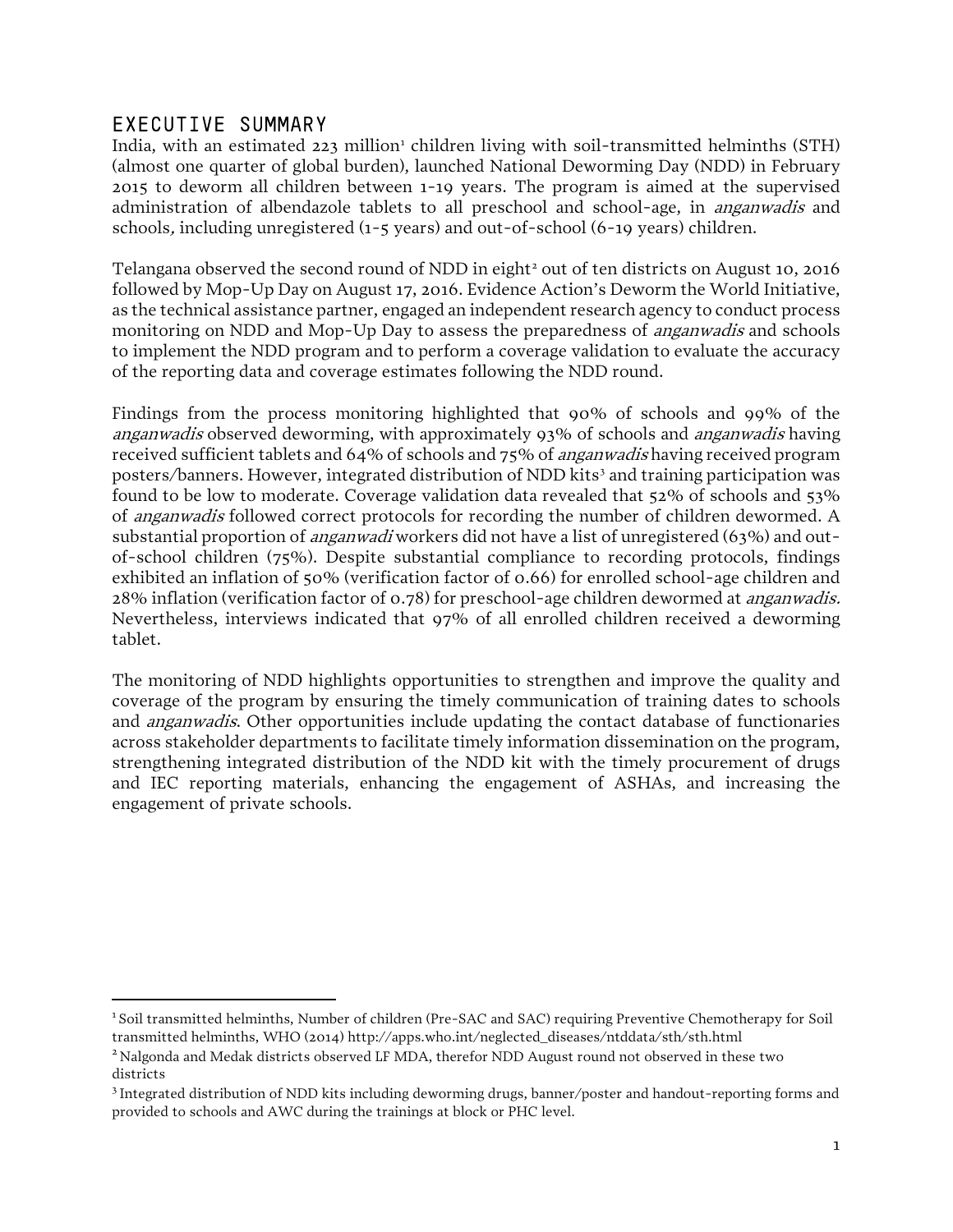# <span id="page-3-0"></span>1. MONITORING AND EVALUATION

# <span id="page-3-1"></span>1.1 Monitoring Background

Understanding the program's reach and quality is a key component for a successful NDD round. Evidence Action worked intensively with Telangana's Departments of Health, Education, and Women & Child Development to assess the quality of program planning and implementation, identify gaps, and develop recommendations for improvements in future NDD rounds. Preparing systems to undertake deworming, adhering to the prescribed processes, and ensuring accurate coverage reporting are key components of the supervision process. Three processes of monitoring and evaluation are included in each NDD program round: (1) process monitoring, (2) coverage reporting, and (3) coverage validation.

## <span id="page-3-2"></span>1.2 Process Monitoring, Recording and Reporting Process, and Coverage Validation

Process monitoring assesses the preparedness of schools, *anganwadis*, and health systems to implement NDD and the extent to which they have followed recommended processes to ensure a high quality program. Evidence Action assessed program preparedness during the pre-NDD phase and selected independent monitors who observed the processes on NDD and Mop-Up Day. Evidence Action conducted process monitoring in two ways: a) telephone monitoring and b) physical verification by visiting schools/anganwadis and training venues.

Recording and reporting process is an important means to assess the estimated number of program beneficiaries. With close support from Evidence Action's team, the Department of Health collected and compiled the coverage report for NDD within the reporting timelines. The functionary trainings included sessions on reporting protocols, cascades, and timelines (refer to Figure: A below), and were shared with districts through state directives. For recording deworming at schools and *anganwadis*, a single tick mark  $(\checkmark)$  was required to be marked next to a child's name in the attendance register if they were dewormed on NDD, and a double-tick mark (✓ ✓) if the child was dewormed on Mop-Up Day. Headmasters and *anganwadi* workers compiled the number of dewormed children from attendance registers, filled out the summary reporting format, and submitted it to the next level.



# Figure A: Reporting Cascade and Timelines

Coverage validation is an ex-post check of the accuracy of the reporting data and coverage estimates. Coverage validation data was gathered through interviews with headmasters/anganwadi workers and three students (in three different randomly selected classes) in each school, and by checking all registers and reporting forms. These activities provided a framework to validate coverage reported by schools and *anganwadis* and to calculate the level of inaccuracy in reported data by comparing the recounted numbers.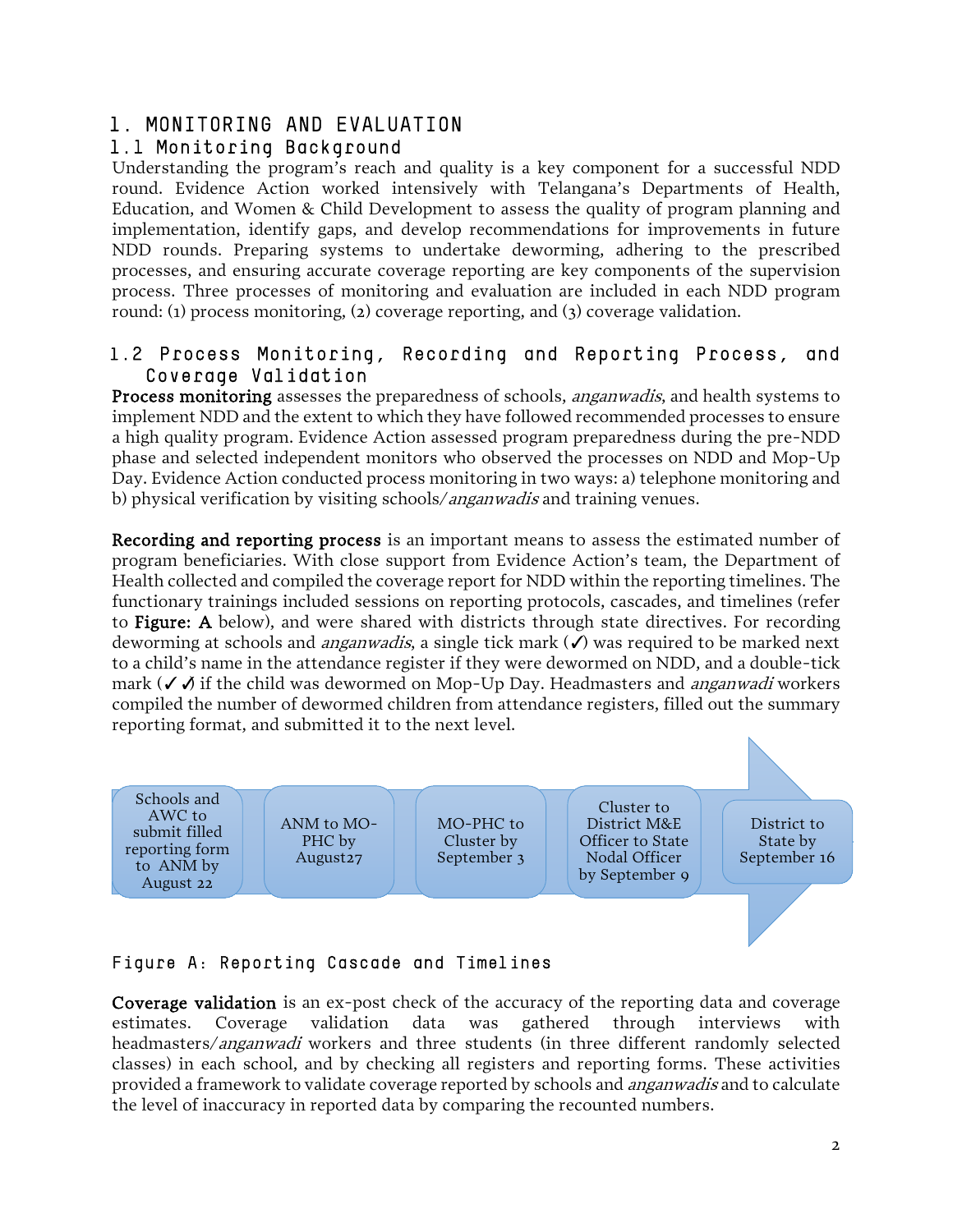# 1.3 Sampling and Sample Size

Independent monitoring was conducted in seven<sup>[4](#page-4-4)</sup> of eight implementing districts. Evidence Action hired Karvy Insights Limited, an experienced independent research agency that provided 100 monitors. A two-stage probability sampling procedure was adopted to select schools and *anganwadis* for independent monitoring (Table A). Four hundred and nine schools and 205 anganwadis were covered during process monitoring on NDD and Mop-Up Day, and 498 schools and 500 anganwadis were covered during coverage validation.

| Indicators                                   | <b>Process Monitoring</b> | <b>Coverage Validation</b> |        |          |
|----------------------------------------------|---------------------------|----------------------------|--------|----------|
|                                              | Target                    | Achieved                   | Target | Achieved |
| Total number of districts                    |                           |                            |        |          |
| Total number of cluster/mandals              | 79                        | 79                         | 79     | 79       |
| Total number of schools                      | 400                       | 409                        | 500    | 498      |
| Total no. of children interviewed in schools | <b>NA</b>                 | <b>NA</b>                  | 1500   | 1359     |
| Total number of <i>anganwadis</i>            | 200                       | 205                        | 500    | 500      |

Table A: Target and coverage of schools and *anganwadis* during independent monitoring

# <span id="page-4-0"></span>1.4 Independent Monitoring Formats

To ensure comprehensive coverage and triangulation of data, three formats were administered—one combined tool for process monitoring at schools and *anganwadis* on NDD and Mop-Up Day; and one for each school and anganwadi for coverage validation. Evidence Action designed and finalized formats with approvals from Telangana's Department of Health. The formats were then translated into the regional language, checked to ensure that the language was concise and easy to understand, and loaded onto tablet PCs.

# <span id="page-4-1"></span>1.5 Authorization from Government

Evidence Action conducted independent monitoring with approval from the state government. The monitors carried a copy of the state's approval letter to the schools and *anganwadis*, explained the process of monitoring and coverage validation, and requested participation from the school and *anganwadi* staff.

# <span id="page-4-2"></span>1.6 Training of Trainers and Independent Monitors

A two-phase training program was organized with Evidence Action, providing a one-day comprehensive training to 15 master trainers of Karvy Insights in Hyderabad on August 6, 2016, followed by the master trainers conducting a two-day training of 120 monitors (including buffer monitors) during August 7-8, 2016. The training included a brief orientation on NDD, the importance of independent monitoring, and details regarding monitoring formats. At the end of the training, all participants were tested on comprehension and their ability to work in the field.

## <span id="page-4-3"></span>1.7 Field Implementation

Each monitor was allotted two schools and one *anganwadi* for process monitoring on each day. Subsequently, they were allotted five schools and five *anganwadi*s for coverage validation.

<span id="page-4-4"></span> $\overline{a}$ <sup>4</sup> Since Mahbubnagar conducted NDD on August 25, 2016 followed by mop-up day on, it was not included in the process monitoring and coverage validation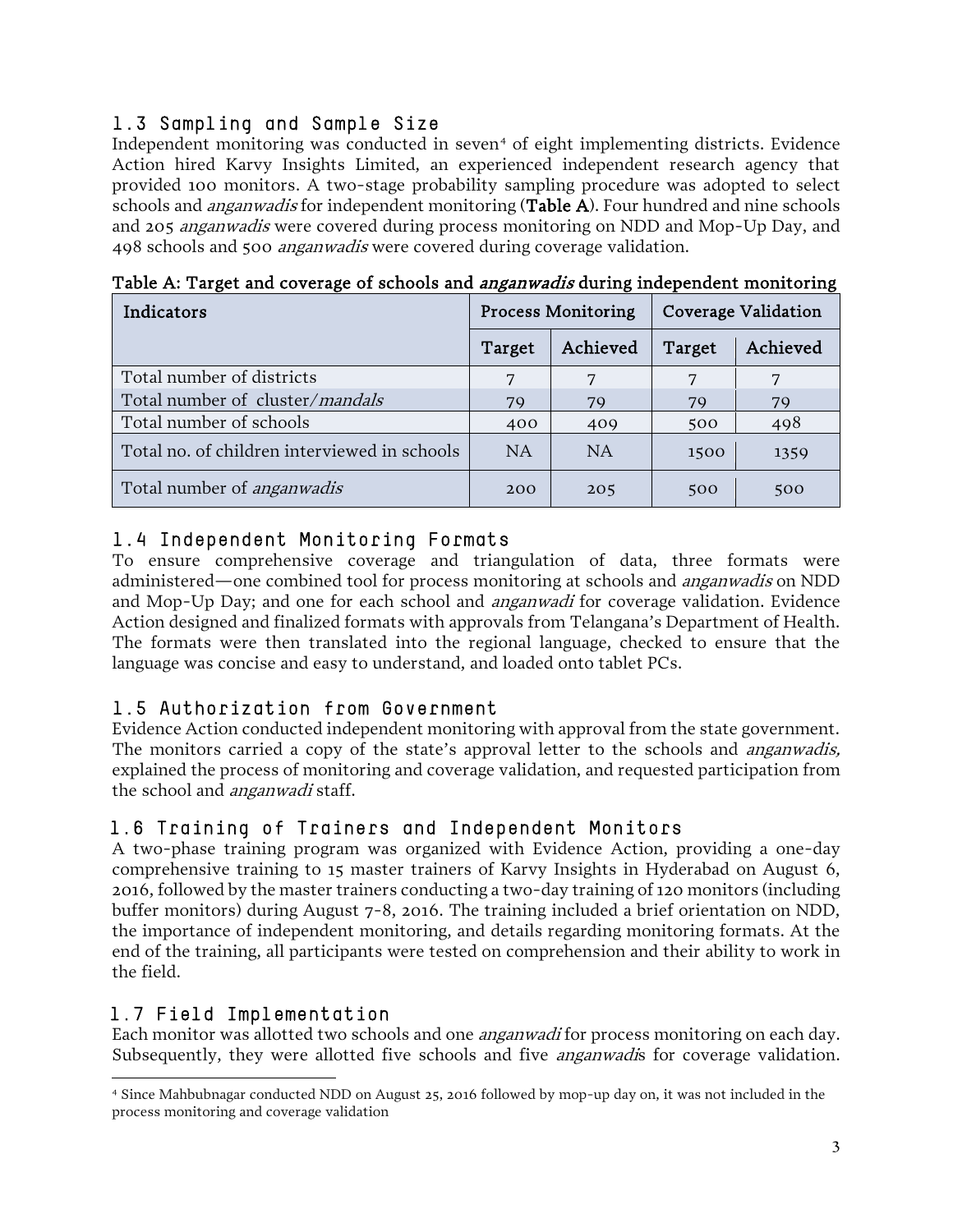Monitors were provided a tablet PC, charger, printed copy of monitoring formats, and albendazole tablets for demonstration. The details of sample schools were shared with them one day before fieldwork commenced to ensure compliance. During coverage validation, if a school was closed or not traceable, monitors were asked to cover the next school on their list and return to the first school at another time on a subsequent day. If the school was nontraceable or closed consistently after attempting three visits, a new school was substituted for the old one. In the absence of reporting forms, the calculation of the verification factor is restricted to the sample where the copy was found for verification.

# <span id="page-5-0"></span>1.8 Data Processing and Analysis

The survey agency provided data to Evidence Action in the agreed upon format. Evidence Action reviewed all the data sets and shared feedback to the agency for any inconsistencies observed. All the analysis was performed using Stata version 13/14 and Excel 2013.

# <span id="page-5-1"></span>1.9 Quality Control

Appropriate quality control measures were taken to ensure data collected was accurate and comprehensive. Selected schools and *anganwadi*s were contacted over the phone to verify monitoring visits. In all cases, school and *anganwadi* staff were asked to sign a participation form with an official stamp, verifying that the school or *anganwadi* was actually visited. Further, monitors also clicked the photographs of schools and *anganwadis* visited during process monitoring and coverage validation.

# <span id="page-5-2"></span>2. KEY FINDINGS

Key results from independent monitoring are provided below in sub headings, with further details shared in annexures.

# <span id="page-5-3"></span>2.1 Training

For effective implementation of the program, teachers and *anganwadi* workers are trained prior to NDD. Independent monitoring data shows that 58% of schools and 75% of anganwadi workers had received training for the current NDD round (Figure 1). Amongst those who did not attend training, thirteen percent of teachers/headmasters and 28% of *anganwadi* workers



did not do so because they had attended training during the past NDD round. All school teachers and anganwadi workers are expected to attend the training regardless of training in previous rounds. Only 54% of trained teachers provided training to other teachers in their schools. Approximately 35% of schools and 28% of anganwadis reported that they did not receive an SMS about deworming (Table: PM 1). Only 37% of private schools

reported receiving NDD training. Lack of information about the training date and time was the main reason for the majority of private schools (80%) not attending the training (Table: PM6).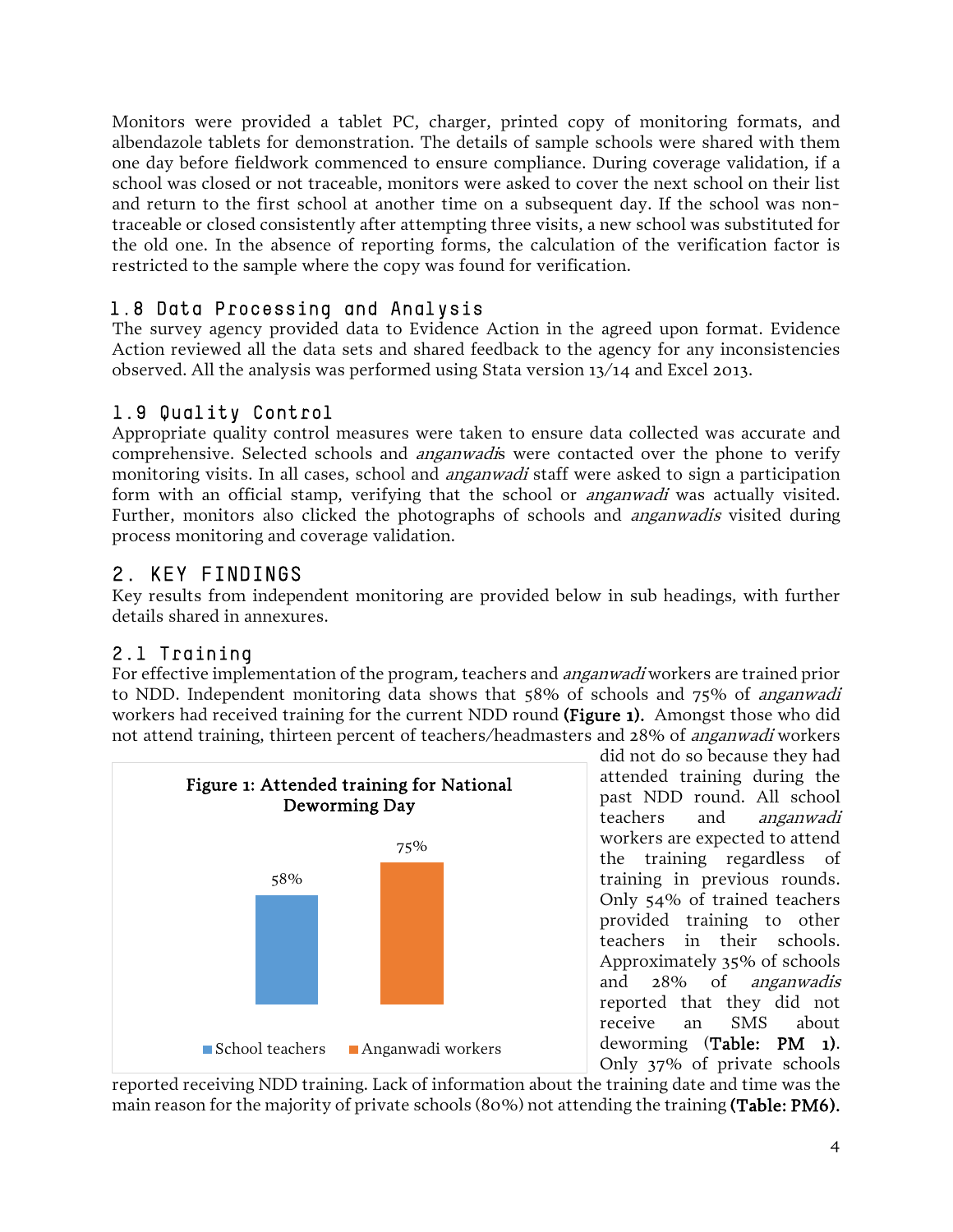<span id="page-6-0"></span>2.2 Integrated Distribution of NDD Materials Including Drugs

The NDD guidelines mandate integrated distribution of a NDD kit, IEC materials, training materials, and deworming tablets to schools and *anganwadi* centers at block/cluster level training. [5](#page-6-2) It is important to integrate distribution of all NDD materials to ensure timely and cost effective delivery of materials as separate integration would increase time and cost. Despite the well-defined distribution cascade plan for integrating NDD kits, findings showed that only 29% of schools and 33% of *anganwadis* in the state had an integrated distribution of materials. This indicates that in a large number of schools and *anganwadis*, drugs and IEC materials were distributed separately. As a result, significant distribution of materials happened individually in trainings (Table:PM3).

Around 84% of schools and 92% of anganwadis received tablets for deworming, while 64% of schools and 75% of anganwadis received posters/banners (Table: PM3). Moreover, 93% of schools and *anganwadis* reported having received sufficient drugs for deworming (Table: PM2). About 66% of schools and 73% of *anganwadis* received handouts/reporting forms. Around 51% of schools and 56% of *anganwadis* received adverse events management protocol training (Table: PM 3).

Among private schools, around 70% received tablets for deworming; eighty-five percent of which received tablets during training. Amongst those who received tablets, 90% reported to have received a sufficient quantity. Fifty-two percent of private schools covered during process monitoring received banners/posters for deworming, 90% of which reported receiving them in training. Moreover, 57% of private schools reported receiving handouts/reporting forms, 85% of which received them during training (Table: PM6).

## <span id="page-6-1"></span>2.3 Source of Information about Recent Round of NDD

As depicted below, SMS was the major source<sup> $6$ </sup> of information; fifty-five percent of schools and 53% of anganwadis reported receiving information on NDD via SMS (Figure 2). Approximately 42% of schools and 26% of anganwadis also reported receiving information about NDD through newspapers. The radio was the least effective source of information about NDD for this round, as only 7% of schools and 5% of *anganwadis* reported hearing about NDD through the radio. Newspaper (41%) was the primary source of information for private schools, followed by SMS (39%).



<span id="page-6-3"></span><span id="page-6-2"></span>5 'National Deworming Day, operational Guidelines 2016, Ministry of Health and Family Welfare, Government of India http://nrhm.gov.in/images/pdf/NDD-2016/Guidelines/Draft\_NDD\_2016\_Operational\_Guidelines.pdf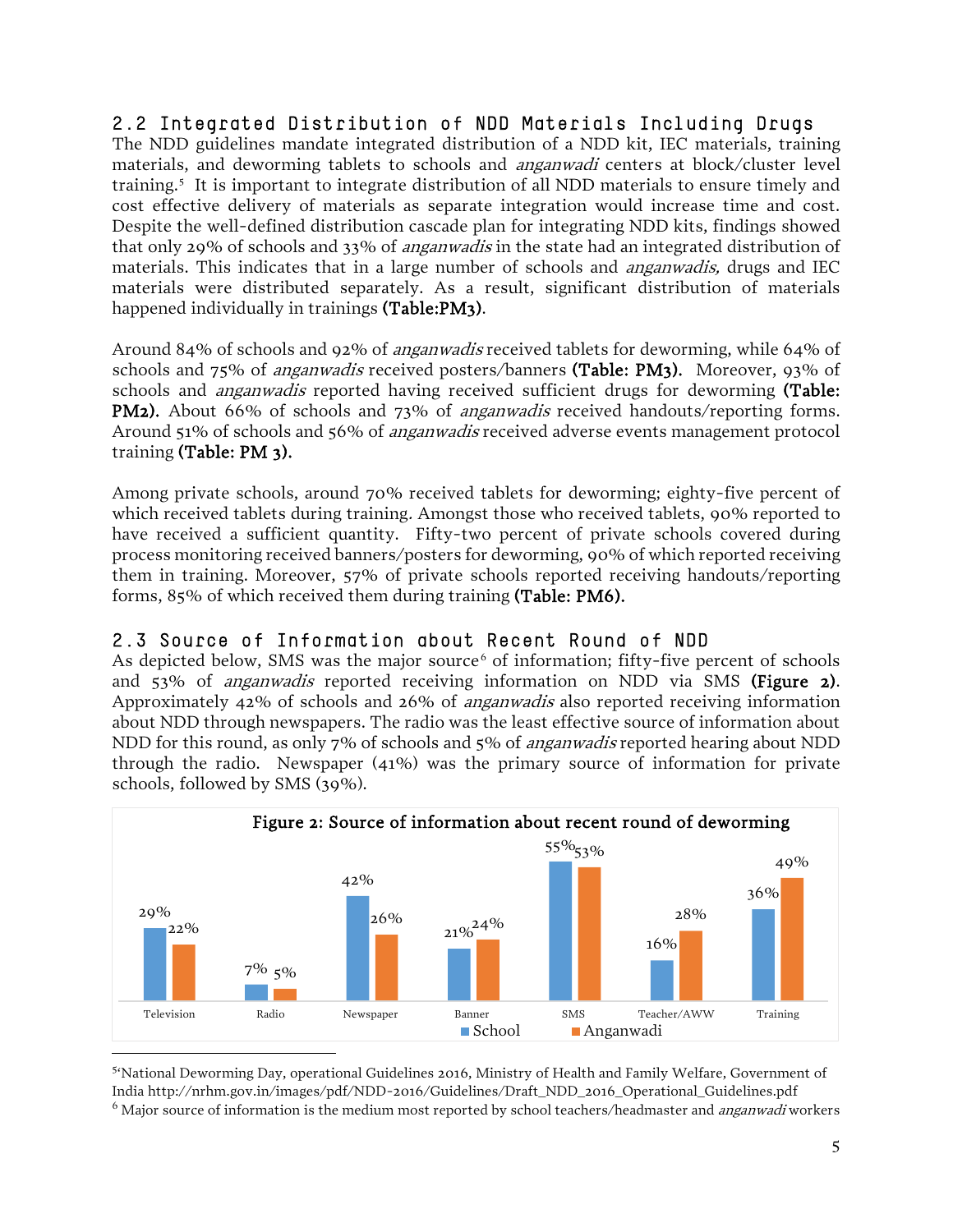### <span id="page-7-0"></span>2.4 NDD Implementation



Process monitoring data shows that around 85% of schools and 94% of anganwadis reported conducting deworming on the day of the monitoring visit. Monitors were able to observe ongoing deworming activity in 56% of schools and 69% of anganwadis respectively (Table: PM4). Further, coverage validation demonstrated that 90% of schools and 98% of anganwadis had dewormed children during NDD or Mop-Up Day (Figure 3).

## <span id="page-7-1"></span>2.5 Adverse Events - Knowledge and Management

Interviews with headmasters and teachers revealed a high degree of awareness regarding potential adverse events due to deworming and a high level of understanding regarding the appropriate protocols to follow in the case of such events. Vomiting was listed as a symptom by 79% of principals and 82% of anganwadi workers, followed by abdominal pain which was listed by 60% of principals and anganwadi workers. Around 36% of school staff and 28% of *anganwadi* workers recognized fatigue as a symptom (Table:  $PM5$ ). Further, 55% of teachers and 53% of anganwadi workers knew to have a child lie down in an open, shaded place in case of any symptoms. Further, the majority of schools (58%) and anganwadis (56%) knew to give children displaying symptoms ORS/water and to observe for two hours (Figure 4). Further, 71% of schools and 75% of anganwadis reported the need to call a PHC doctor if symptoms persisted (Table: PM5). Around three percent of schools and less than a percent of *anganwadis* reported any cases of adverse events (Table: CV1).

# <span id="page-7-2"></span>2.6 Recording Protocol

Coverage validation data demonstrated that 52% of schools and 53% of anganwadis followed appropriate recording protocols. For the analysis, information on the recording protocol was



gathered from each school and anganwadi regardless of the availability of reporting forms at the site. Around ten percent of schools and 24% anganwadis followed partial protocols (marking down different symbols or making a list of dewormed children), however, thirty-eight percent of schools and 23% of anganwadis did not follow any protocol to keep records of dewormed children (Table: Cv2). As recommended in the NDD guidelines, teachers and anganwadi workers were

supposed to retain a copy of reporting forms; however, twenty-five percent of headmasters and 21% of anganwadi workers were not aware of this requirement. Further, it was observed during coverage validation that reporting forms were available in only 36% of schools/anganwadis.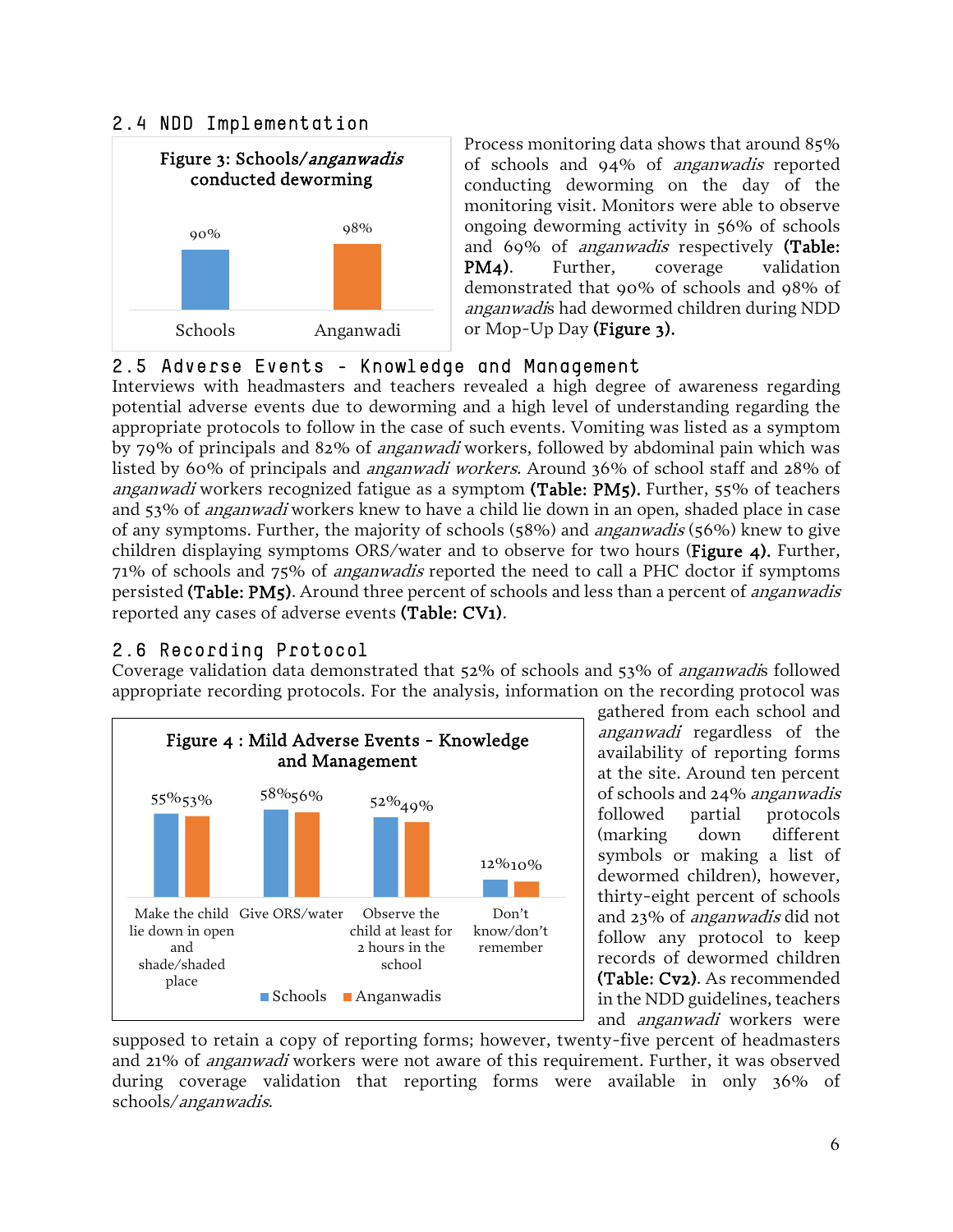ASHA workers (ASHAs) have a critical role to play in the success of the NDD program. As part of the community mobilization and awareness campaign, ASHAs conduct village meetings with parents, work to mobilize out-of-school children, and disseminate information through local platforms such as *gram panchayats* and VHSNC meetings to ensure greater coverage. After NDD, AWWs prepare a list of children who have missed the dose due to absence or sickness and share the list with ASHAs. ASHAs then work to inform parents to have their children be present to take the missed albendazole dose on Mop-Up Day. Further, as per NDD guidelines, ASHAs are required to prepare a list of the children not attending schools and anganwadis and submit it to anganwadi workers. However, findings suggest that lists of outof-school (6-19 years) and unregistered (1-5 years) children were available only in 36% of ASHAs and 24% of *anganwadis* respectively (Table: Cv 1).

## <span id="page-8-0"></span>2.7 Coverage Validation

Verification factors<sup>[7](#page-8-1)</sup> are common indicators for Neglected Tropical Disease control programs around the world. It compares the aggregated number of ticks in school/anganwadi registers (indicating that children were dewormed) to the coverage reports submitted by schools/anganwadis to the state. Thus, the verification factor was estimated on the basis of the availability of a copy of reporting forms at schools and *anganwadis*. The state level verification factor for enrolled school-age children was 0.66, indicating that on average, for



every 100 dewormed children reported by the school; sixty-six were verified through available documents. This corresponds to an overall 50% inflation of reporting in schools, meaning that reported numbers appear to be approximately 50% higher than the numbers recorded in school attendance registers. Similarly, overall state level verification factors for children dewormed at *anganwadis* was 0.78 with an inflation of 28%. However, category wise verification factors for registered (1-5 years), unregistered (1-5 years), and out-of-school (6-19

years) children were 0.78, 0.89, and 0.61 with corresponding inflations of 27%, 27%, and 12% respectively (Figure 5).

Further, attempts were also made to understand NDD coverage in schools and anganwadis. As per the state government coverage report, 96% of enrolled school-age children and preschoolage children in *anganwadis* were dewormed in the current round of NDD. Findings from school coverage validation data suggests that on average, we could verify 66% of the total dewormed numbers reported by schools. Applying this verification factor on government reported school

<span id="page-8-1"></span> <sup>7</sup>A verification factor of 1 means the schools reported the exact same figures that they recorded on deworming day. A verification factor less than 1 indicates over-reporting, while a verification factor greater than 1 indicates underreporting.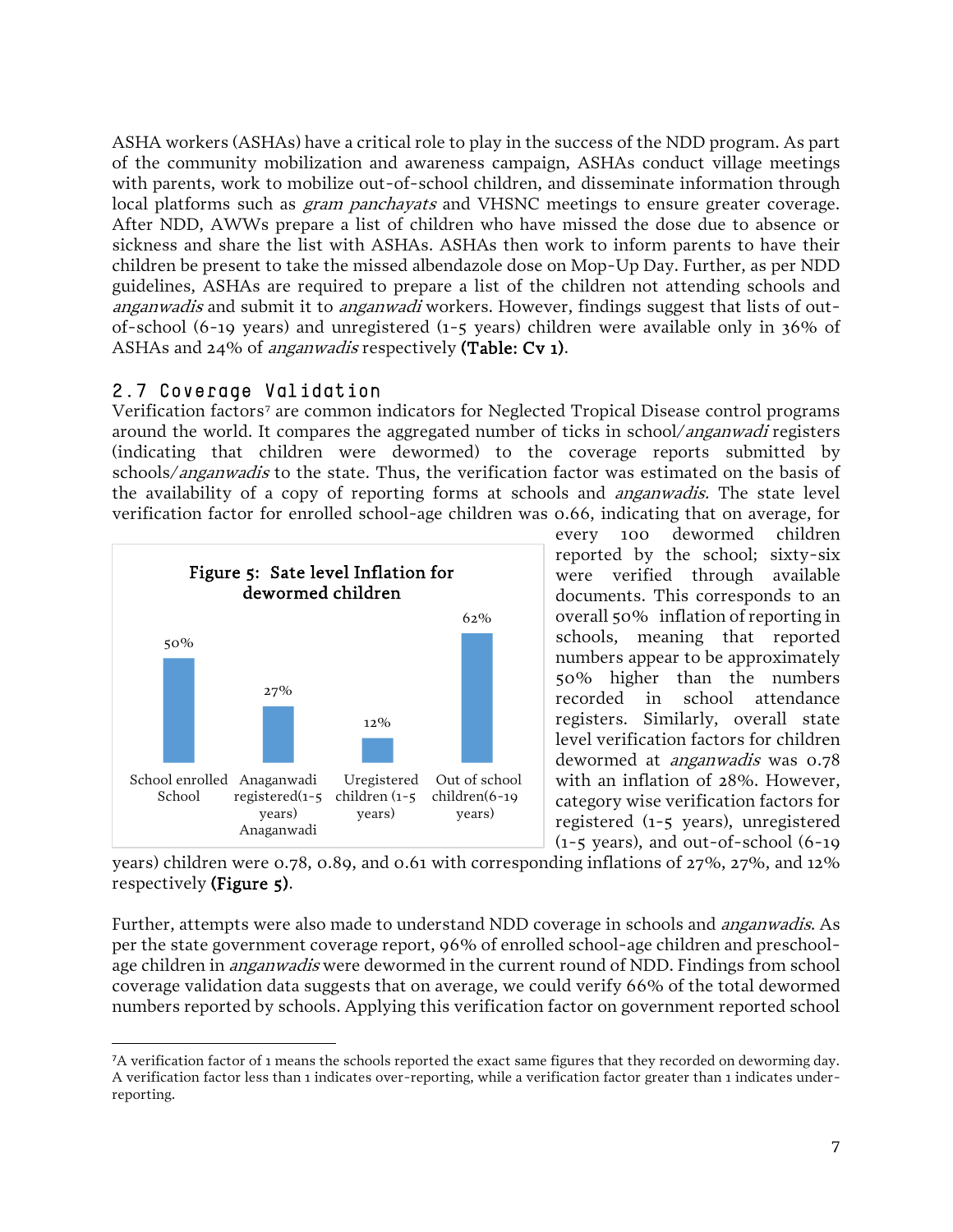coverage, we found that 59% of children could have been dewormed in schools. The verification factors are based on only those schools and anganwadis where a copy of reporting forms was available for verification. Therefore, adjusted coverage in schools and *anganwadis* based on verification factors needs to be interpreted with caution.

Since school coverage validation covers information on attendance on NDD and Mop-Up Day, and common attendance on both these days along with interviews of children, an alternate method was also used to estimate the coverage in the school. We estimated NDD treatment coverage in schools considering maximum attendance of children on NDD dates. The coverage estimate based on attendance data provides a more robust estimate compared to adjusted coverage based on verification factors, as maximum attendance is calculated from all the schools covered during coverage validation. Coverage validation data showed that 90% of schools conducted deworming on NDD and Mop-Up Day and a maximum of 90% of the total enrolled school children were in attendance. Moreover, 99% of children interviewed reported having received the albendazole and 87% of them reported having consumed it under supervision. Based on these factors, a total of 70% of children could have been dewormed in the schools. This indicates that NDD coverage lies somewhere between 64-70 percent in schools in Telangana, below the WHO threshold of 75% coverage.

In the case of *anganwadis*, data suggests that on average, we could verify 78% of total dewormed numbers reported by *anganwadi* workers. Applying this verification factor on government reported coverage (96%) in *anganwadis*, it is estimated that approximately  $75\%$ of children could have been dewormed in the *anganwadis*. Further, unlike schools, as child interviews were not conducted during coverage validation in *anganwadis*, we could not imply the alternate method of estimating the coverage at *anganwadis* (Table: CV2).

# <span id="page-9-0"></span>3. RECOMMENDATIONS

The monitoring exercise conducted during Telangana's NDD round in August 2016 identifies gaps and opportunities to improve and strengthen future rounds. As a fixed-day approach, NDD requires intensive coordinated efforts between all stakeholders to align all program components for successful program implementation and to prevent gaps and delays. The following are the key recommendations for program improvements that emerged out of the monitoring and evaluation.

- 1. Training is critical for the successful implementation of a high coverage, high quality program. Focused efforts are required to improve training attendance by advanced planning of sessions and timely communication of training dates and venues to schools and *anganwadis*. The education department may send directives to districts to ensure increased participation of teachers in training in the upcoming rounds. Emphasis should be placed on improving training quality by administering quality assurance tools such as training monitoring and sending training reinforcement messages (SMSs), particularly on awareness about worm infections, its prevention, dose administration, and adverse event managements. School teachers who attend training must be mandated to impart adequate training to other teachers in the school.
- 2. As a significant number of school headmasters and *anganwadi* workers did not receive deworming related SMSs, and as schools and *anganwadis* reported this as an effective mode of receiving information, efforts are required to regularly update the contact database of functionaries across all stakeholder departments. This will facilitate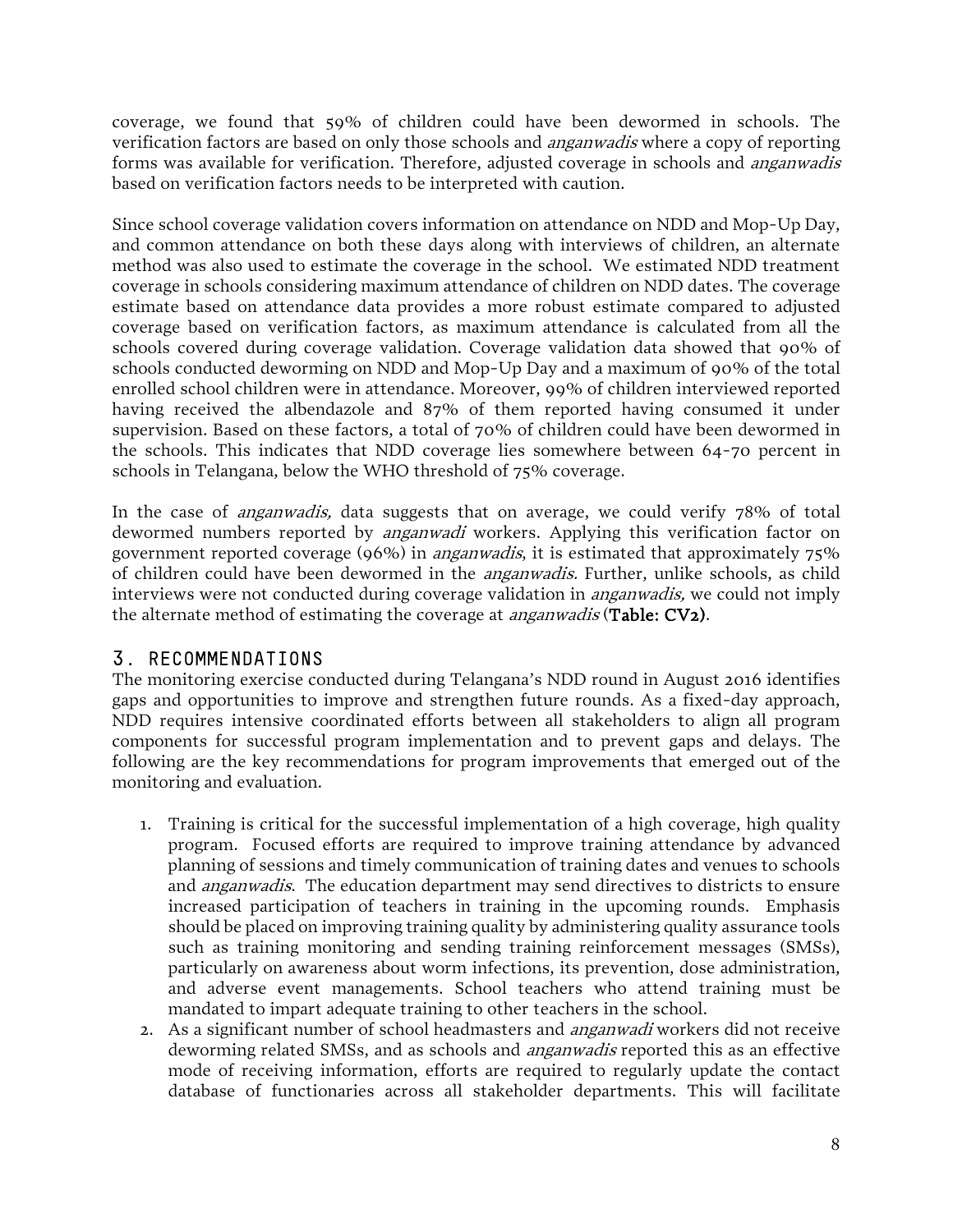comprehensive, effective, and timely dissemination of information to functionaries. For future rounds, all stakeholder departments should follow systematic mechanisms to restructure the database as per the new administrative allotment of 31 districts.

- 3. There is a need for improvement of integrated distribution as evident from monitoring data. Efforts can be taken to integrate the handover of the distribution cascade (NDD kits) to the teachers/ headmasters and *anganwadi* workers with training efforts. Distribution could be further strengthened through efficient planning for timely drug procurement, advance printing of NDD materials, and timely sharing of training schedules at the block level. Reinforcing integrated distribution during video conferences and SMS alerts will also be helpful in facilitating integrated distribution.
- 4. Greater emphasis should be placed on generating community awareness and mobilizing children to achieve even higher coverage. As a substantial proportion of *anganwadi* centers did not have a list of unregistered and out-of-school children, greater involvement of ASHAs in mobilizing out-of-school children and spreading awareness on deworming benefits is required. This could be further strengthened by highlighting the role of ASHAs in the joint directive; encouraging their participation in training, issuing reminders via SMS, and directly sharing information on the incentives of deworming.
- 5. As findings demonstrate low performance of private schools on monitoring indicators, more attention should be given to encourage the participation of private schools in training, drug logistics facilitation, IEC distribution, and adverse events management learnings. The engagement of district collectors will be key to private school performance and directives from the senior bureaucratic leadership will play a role in facilitating these efforts.
- 6. Coverage validation data suggests that a greater emphasis on recording protocols during the training is likely to improve the quality of coverage data in the next round. Training and reinforcement messages shared through SMS need to increase focus on the importance of correct reporting protocols and maintaining accurate and comprehensive documentation. Practical sessions on recording protocol for teachers and *anganwadi* workers should be scheduled during trainings.
- 7. Most of the anganwadi centers did not possess lists of out-of-school and unregistered children. Efforts are required to engage ASHAs to proactively prepare these lists in their communities and to then share them with *anganwadis*. More engagement of ASHAs and AWWs should be encouraged, as they are responsible for conducting community meetings, mobilizing children, and conducting health education activities.
- 8. Despite the directives, copies of the reporting form were not available in a large proportion of schools and anganwadis, which affects the evaluation of reported coverage data. Along with providing two copies of reporting forms during training, trainers should ensure that teachers/headmasters and *anganwadi* workers understand the directive to maintain a copy of reporting forms.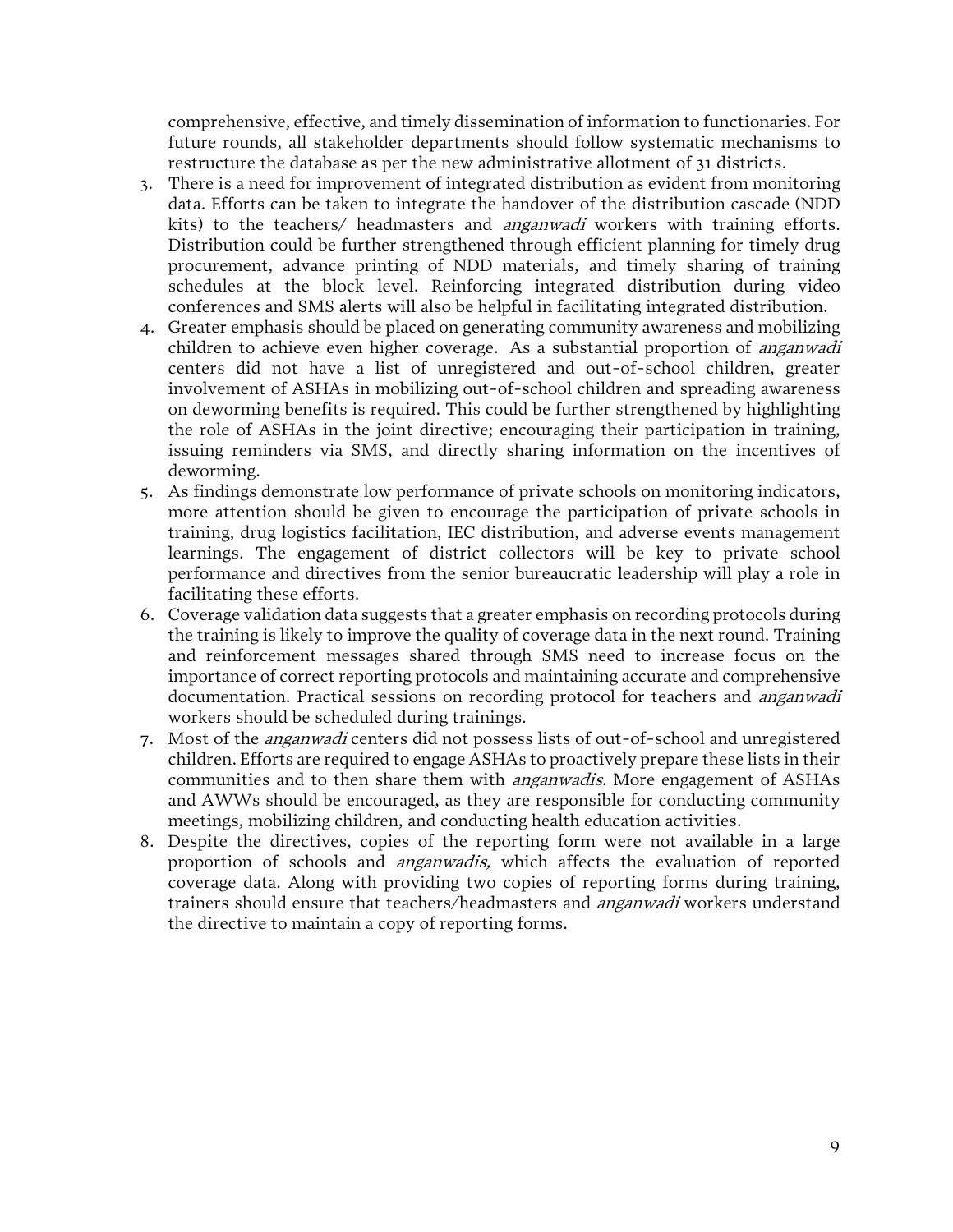#### <span id="page-11-0"></span>4. WAY FORWARD

Program monitoring of the second round of NDD in Telangana has given useful insights for opportunities to increase coverage in future rounds, while identifying gaps in current program planning and implementation. As mandated in the NDD operational guidelines, efforts will be coordinated to support all the stakeholders in the program planning phase. Efficient planning, strategies for integrated distribution, and supervision and emphasis on recording and reporting protocol are instrumental in further escalating program coverage. Further attention needs to be directed on scaling NDD in private schools. Emphasis should be placed on improving training quality by organizing practical sessions on recording protocol for schools and anganwadis to facilitate correct data documentation and management and to improve the accuracy of coverage data. ASHAs and *anganwadi* workers must be further engaged and encouraged to conduct community meetings, mobilize children, and conduct health education activities.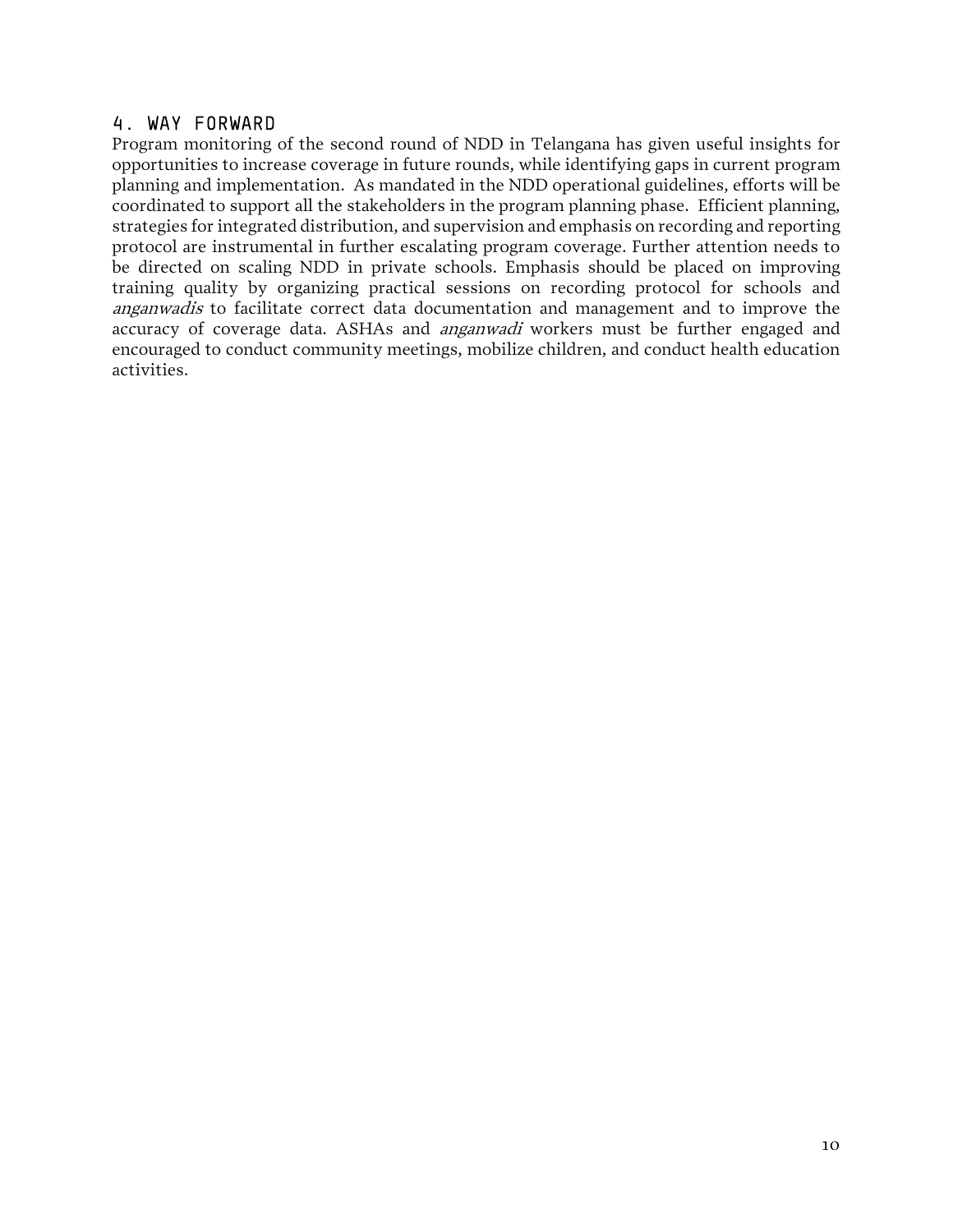## <span id="page-12-0"></span>ANNEXURE

#### Table PM1: Training, awareness and source of information about National Deworming Day among respondents (teacher/headmaster/anganwadi worker), August 2016

| Indicators                                                             | School                  |                |           | Anganwadi |                |           |  |
|------------------------------------------------------------------------|-------------------------|----------------|-----------|-----------|----------------|-----------|--|
|                                                                        | $\overline{\mathsf{C}}$ | N۶             | %         | D         | N              | %         |  |
| Attended training for current round of NDD                             | 409                     | 236            | 57.7      | 205       | 154            | 75.1      |  |
| Reasons for not attending official training                            |                         |                |           |           |                |           |  |
| Location was too far away                                              | 173                     | 8              | 4.6       | 51        | 1              | 2.0       |  |
| Did not know the date/timings/venue                                    | 173                     | 124            | 71.7      | 51        | 31             | 60.8      |  |
| Busy in other official/personal work                                   | 173                     | 13             | 7.5       | 51        | 6              | 11.8      |  |
| Attended deworming training in the past                                | 173                     | 23             | 13.3      | 51        | 14             | 27.5      |  |
| Not necessary                                                          | 173                     | $\overline{7}$ | 4.1       | 51        | 5              | 9.8       |  |
| No incentives/no financial support                                     | 173                     | 18             | 10.4      | 51        | $\overline{a}$ | 3.9       |  |
| Trained teacher provided training to                                   |                         |                |           |           |                |           |  |
| All other teachers                                                     | 236                     | 128            | 54.2      | NA        | NA             | <b>NA</b> |  |
| Few teachers                                                           | 236                     | 50             | 21.2      | <b>NA</b> | <b>NA</b>      | NA        |  |
| No (himself/herself only teacher)                                      | 236                     | 38             | 16.1      | NA        | <b>NA</b>      | NA        |  |
| No, did not train other teachers                                       | 236                     | 20             | 8.5       | <b>NA</b> | <b>NA</b>      | NA        |  |
| Awareness about the ways a child can get worm                          |                         |                |           |           |                |           |  |
| infection                                                              | 409                     | 332            | 81.2      | 205       | 174            | 84.9      |  |
| Different ways a child can get worm infection                          |                         |                |           |           |                |           |  |
| Not using sanitary latrine                                             | 332                     | 219            | 66.0      | 174       | 103            | 59.2      |  |
| Having unclean surroundings                                            | 332                     | 264            | 79.5      | 174       | 135            | 77.6      |  |
| Consume vegetables and fruits without washing                          | 332                     | 223            | 67.2      | 174       | 103            | 59.2      |  |
| Having uncovered food and drinking dirty water                         | 332                     | 224            | 67.5      | 174       | 107            | 61.5      |  |
| Having long and dirty nails                                            | 332                     | 226            | 68.1      | 174       | 116            | 66.7      |  |
| Moving in bare feet                                                    | 332                     | 192            | 57.8      | 174       | 92             | 52.9      |  |
| Having food without washing hands                                      | 332                     | 235            | 70.8      | 174       | 118            | 67.8      |  |
| Not washing hands after using toilets                                  | 332                     | 196            | 59.0      | 174       | 94             | 54.0      |  |
| Awareness about all the possible ways a child can                      |                         | 82             |           |           |                | 17.1      |  |
| get worm infection <sup>10</sup>                                       | 409                     |                | 20.1      | 205       | 35             |           |  |
| Perceive that health education should be                               |                         |                | 86.3      | 205       |                | 84.9      |  |
| provided to children                                                   | 409                     | 353            |           |           | 174            |           |  |
| Knowledge about correct dose of albendazole tablet                     |                         |                |           |           |                |           |  |
| 1-2 years of children                                                  | NA                      | NA             | <b>NA</b> | 205       | 194            | 94.6      |  |
| 6-19 years of children                                                 | 409                     | 401            | 98.0      | 205       | 200            | 97.6      |  |
| Awareness about non-administration of albendazole tablet to sick child |                         |                |           |           |                |           |  |
| Will give albendazole tablet to the child                              | 409                     | 34             | 8.3       | 205       | 14             | 6.8       |  |
| Will not give the albendazole tablet to the child                      | 409                     | 375            | 91.7      | 205       | 191            | 93.1      |  |

<span id="page-12-1"></span><sup>8</sup> Denominator for the indicator

 $\overline{\phantom{a}}$ 

<span id="page-12-2"></span><sup>9</sup> Numerator for the indicator

<span id="page-12-3"></span><sup>&</sup>lt;sup>10</sup> Includes those who were aware that a child can get worm infection if she/he does not use sanitary latrine, have unclean surroundings, consume vegetable and fruits without washing, have uncovered food and drinking dirty water, have long and dirty nails, moves in bare fee, have food without washing hands and not washing hands after using toilets.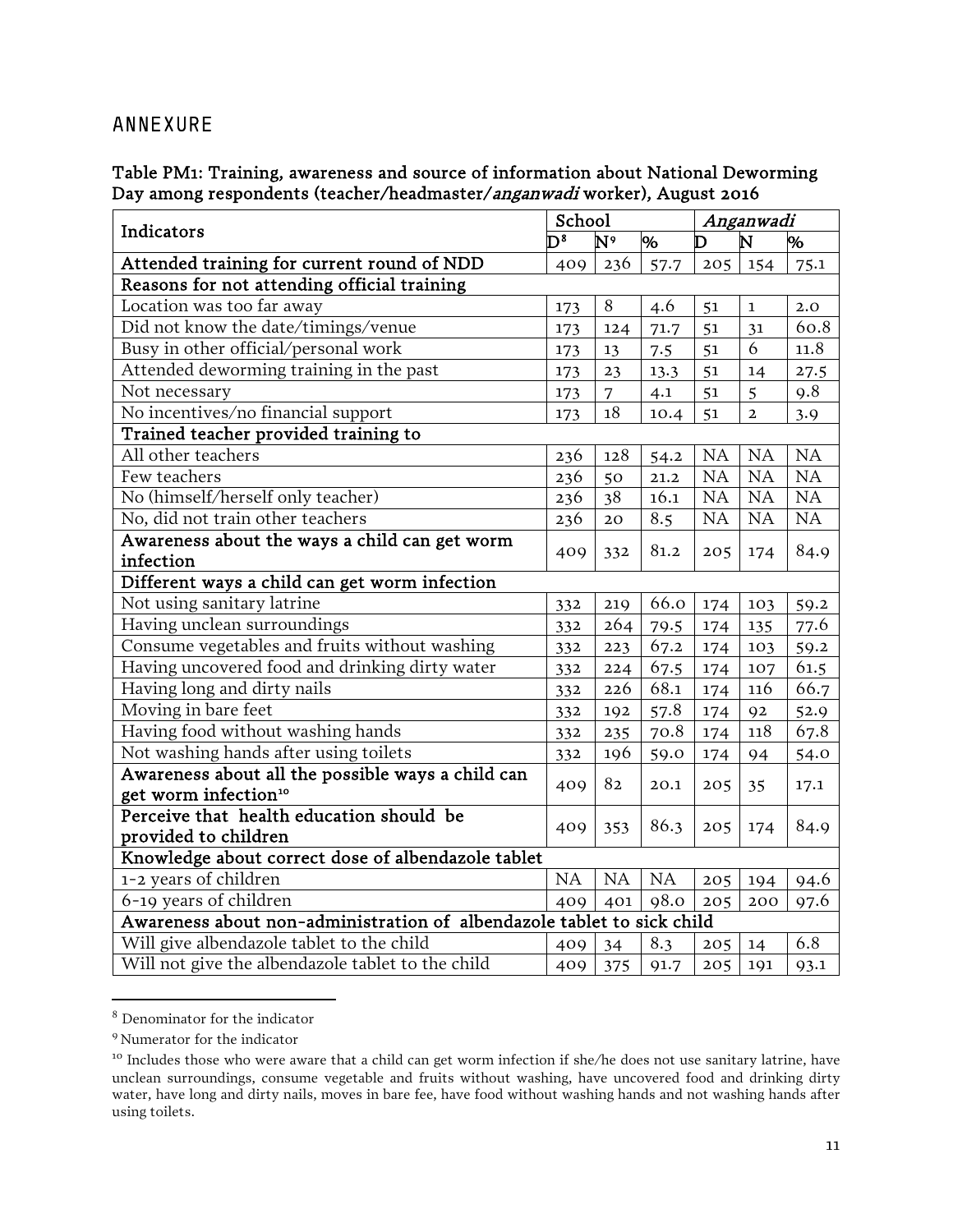| Awareness about consuming albendazole tablet                        |     |     |      |     |     |      |  |  |
|---------------------------------------------------------------------|-----|-----|------|-----|-----|------|--|--|
| Chew before swallowing                                              | 409 | 374 | 91.4 | 205 | 195 | 95.1 |  |  |
| Swallow it directly                                                 | 409 | 35  | 8.6  | 205 | 10  | 4.9  |  |  |
| Awareness about consuming albendazole in<br>school/anganwadi        | 409 | 393 | 96.1 | 205 | 200 | 97.6 |  |  |
| Awareness about the last date for submitting the<br>reporting form  | 409 | 113 | 27.6 | 205 | 53  | 25.9 |  |  |
| Aware that completed reporting form should be<br>submitted to ANM   | 409 | 316 | 77.3 | 205 | 150 | 73.2 |  |  |
| Awareness to retain a copy of the reporting form<br>post submission | 409 | 311 | 76.0 | 205 | 161 | 78.5 |  |  |
| Source of information about current NDD round                       |     |     |      |     |     |      |  |  |
| Television                                                          | 409 | 118 | 28.9 | 205 | 46  | 22.4 |  |  |
| Radio                                                               | 409 | 27  | 6.6  | 205 | 10  | 4.9  |  |  |
| Newspaper                                                           | 409 | 170 | 41.6 | 205 | 54  | 26.3 |  |  |
| Banner                                                              | 409 | 85  | 20.8 | 205 | 50  | 24.4 |  |  |
| <b>SMS</b>                                                          | 409 | 226 | 55.3 | 205 | 109 | 53.2 |  |  |
| Other school/teacher/anganwadi worker                               | 409 | 65  | 16.1 | 205 | 55  | 27.8 |  |  |
| Training                                                            | 409 | 149 | 36.4 | 205 | 100 | 48.8 |  |  |
| Receive SMS for current NDD round                                   | 409 | 267 | 65.3 | 205 | 148 | 72.2 |  |  |

#### Table PM2: Deworming activity, availability of albendazole tablet and list of unregister out-of-school children, August 2016

| Indicators                                                   |     | School   |      | Anganwadi |              |      |  |
|--------------------------------------------------------------|-----|----------|------|-----------|--------------|------|--|
|                                                              |     | N        | $\%$ | D         | N            | %    |  |
| Albendazole tablet administered on the day of visit          |     |          |      |           |              |      |  |
| Yes, ongoing                                                 | 409 | 118      | 28.9 | 205       | 77           | 37.6 |  |
| Yes, already done                                            | 409 | 116      | 28.4 | 205       | 71           | 34.6 |  |
| Yes, after sometime                                          | 409 | 89       | 21.8 | 205       | 34           | 16.6 |  |
| No, will not administer today                                | 409 | 86       | 21.0 | 205       | 23           | 11.2 |  |
| Schools/anganwadis conducted deworming on either             |     |          | 85.3 | 205       |              |      |  |
| of the day                                                   | 409 | 349      |      |           | 193          | 94.2 |  |
| Schools/anganwadis conducted deworming on NDD <sup>11</sup>  | 187 | 149      | 79.7 | 94        | 88           | 93.6 |  |
| Schools/ <i>anganwadis</i> conducted deworming on mop-       | 222 | 174      | 78.4 | 111       | 93           | 84.7 |  |
| up day <sup>12</sup>                                         |     |          |      |           |              |      |  |
| Reasons for not conducting deworming                         |     |          |      |           |              |      |  |
| No information                                               | 86  | 35       | 40.7 | 23        | 3            | 13.0 |  |
| Albendazole tablet not received                              | 86  | 22       | 25.6 | 23        | 8            | 34.8 |  |
| Apprehension of adverse events                               | 86  | $\Omega$ | 0.0  | 23        | $\mathbf{1}$ | 4.4  |  |
| Already dewormed all children on deworming day <sup>13</sup> | 86  | 26       | 30.2 | 23        | 12           | 47.8 |  |
| Others <sup>14</sup>                                         | 86  | 3        | 3.5  | 23        | $\Omega$     | 0.0  |  |

 $11$  Based on the samples visited on National Deworming Day.

 $\overline{a}$ 

<span id="page-13-1"></span><span id="page-13-0"></span><sup>&</sup>lt;sup>12</sup> Based on the samples visited on Mop-Up Day.

<span id="page-13-2"></span><sup>&</sup>lt;sup>13</sup> Based on the samples that did not conduct deworming on Mop-Up Day.

<span id="page-13-3"></span><sup>14</sup> School administer the albendazole tablet to children a day before holiday, children/student absent, postponed due to festival.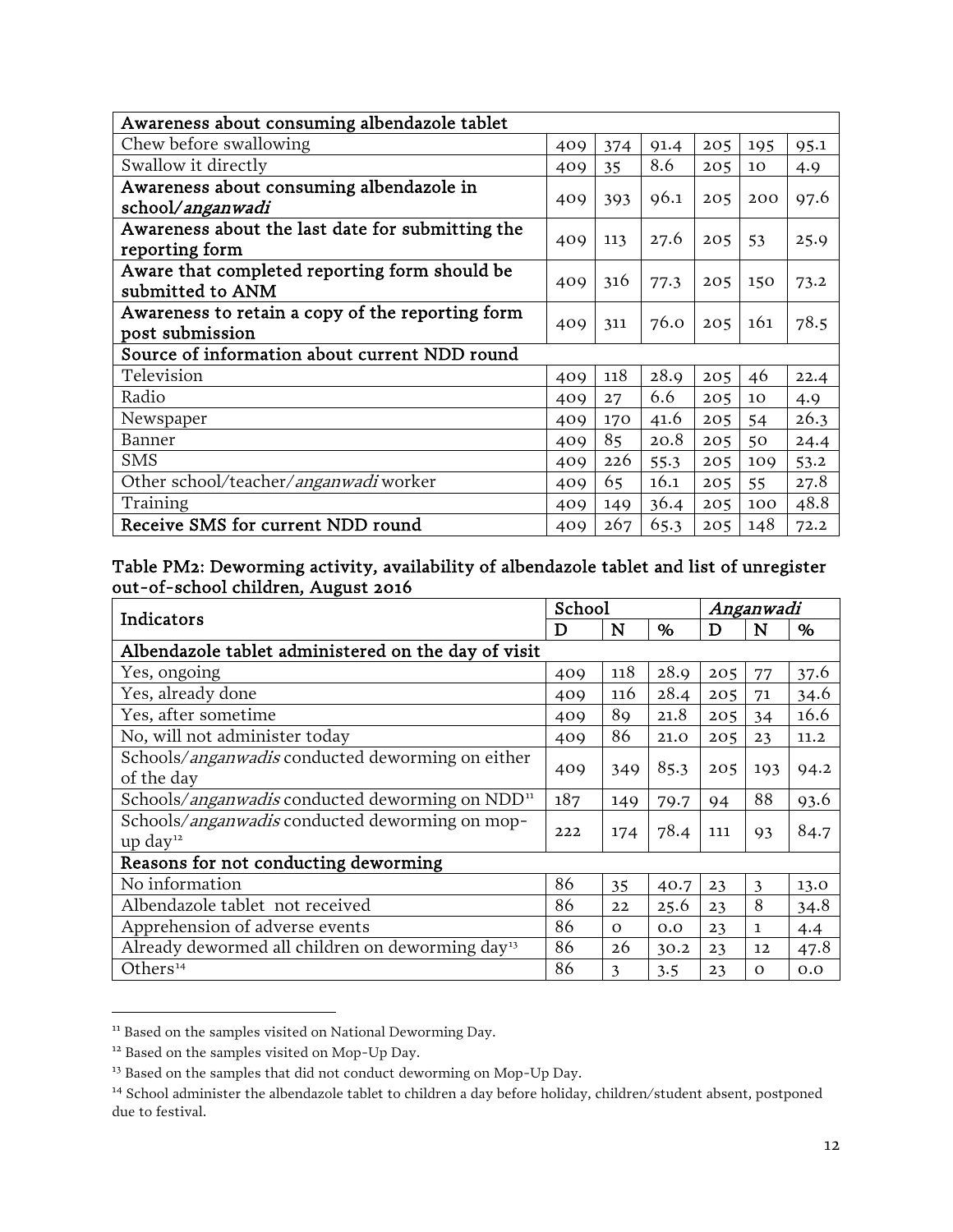| Anganwadis having list of unregistered/out-of-<br>school children | <b>NA</b> | NA NA     |           | 205 103 |     | 50.2 |
|-------------------------------------------------------------------|-----------|-----------|-----------|---------|-----|------|
| Out-of-school children given albendazole tablet                   | <b>NA</b> | <b>NA</b> | <b>NA</b> | 182     | 137 | 75.3 |
| Unregistered children given albendazole tablet                    | NA        | NA        | NA        | 182     | 159 | 87.4 |
| Sufficient quantity of albendazole tablet <sup>15</sup>           | 345       | 319       | 92.5      | 188     | 175 | 93.1 |

| Table PM3: Integrated distribution of albendazole tablets and IEC materials, |
|------------------------------------------------------------------------------|
| August 2016                                                                  |

|                            | Schools    |                |            |                           |            | Anganwadi |           |            |  |
|----------------------------|------------|----------------|------------|---------------------------|------------|-----------|-----------|------------|--|
| Items                      | Received   | D <sup>*</sup> | Received   | Verified                  | Receive    | D*        | Received  | Verified   |  |
|                            | $(N=409)$  |                | in         |                           | d          |           | in        |            |  |
|                            |            |                | training   |                           | $(N=205)$  |           | training  |            |  |
| Albendazole                | 84.4(345)  | 345            | 87.0 (300) | $98.6$ (340) $91.7$ (188) |            | 188       | 90.4(170) | 98.4(185)  |  |
| tablet                     |            |                |            |                           |            |           |           |            |  |
| Poster/banner              | 63.6(260)  | 260            | 85.8(223)  | 96.5(251)                 | 74.6 (153) | 153       | 90.2(138) | 98.0 (150) |  |
| Handouts/                  | 65.8(269)  | 269            | 83.6(225)  | 93.7(252)                 | 72.7(149)  |           | 89.3(133) | 94.6 (141) |  |
| reporting form             |            |                |            |                           |            | 149       |           |            |  |
| Adverse event              |            |                | 68.6(142)  |                           |            |           |           | 79.0(90)   |  |
| reporting form             | 50.6(207)  | 207            |            | 83.6 (173)                | 55.6(114)  | 114       | 75.4(86)  |            |  |
| Received all               | 41.6 (170) | 170            | 70.6 (120) | $84.7(144)$ 46.8 (96)     |            | 96        | 70.8(68)  | 77.1(74)   |  |
| material                   |            |                |            |                           |            |           |           |            |  |
| Integrated                 | 29.3(120)  |                |            |                           | 33.2(68)   |           |           |            |  |
| distribution <sup>16</sup> |            |                |            |                           |            |           |           |            |  |

Note: The denominator for item "Received" is 409 for schools and 205 for anganwadis.

Numerators for "Received in training" and "Verified" are given in parentheses.

\*Indicates common denominator for "Received in training" and "Verified"

#### Table PM4: Implementation of deworming activity and observation of monitor's, August 2016

| Indicators                              | Schools |                |      | Anganwadi |     |      |  |
|-----------------------------------------|---------|----------------|------|-----------|-----|------|--|
|                                         | D       | N              | %    | D         | N   | %    |  |
| Deworming activity was taking place     | 409     | 228            | 55.8 | 205       | 142 | 69.3 |  |
| Albendazole tablet were administered by |         |                |      |           |     |      |  |
| Teacher/headmaster                      | 118     | 83             | 70.3 | 77        | 14  | 18.2 |  |
| <i>Anganwadi</i> worker                 | 118     | $\overline{4}$ | 3.4  | 77        | 54  | 70.1 |  |
| <b>ASHA</b>                             | 118     | 13             | 11.0 | 77        | 8   | 10.4 |  |
| <b>ANM</b>                              | 118     | 18             | 15.3 | 77        | 1   | 1.3  |  |
| Followed any recording protocol         | 234     | 190            | 81.2 | 148       | 130 | 87.8 |  |
| Protocol followed                       |         |                |      |           |     |      |  |
| Putting single/double tick              | 190     | 151            | 79.5 | 130       | 92  | 70.8 |  |
| Put different symbols                   | 190     | 18             | 9.5  | 130       | 21  | 16.2 |  |

<span id="page-14-0"></span><sup>&</sup>lt;sup>15</sup> This indicator is based on the sample that received albendazole tablet.

l

<span id="page-14-1"></span><sup>16</sup> Integrated distribution of NDD kits includes albendazole tablet, banner/poster and handout-reporting forms and provided to schools and AWC during the trainings at block or PHC level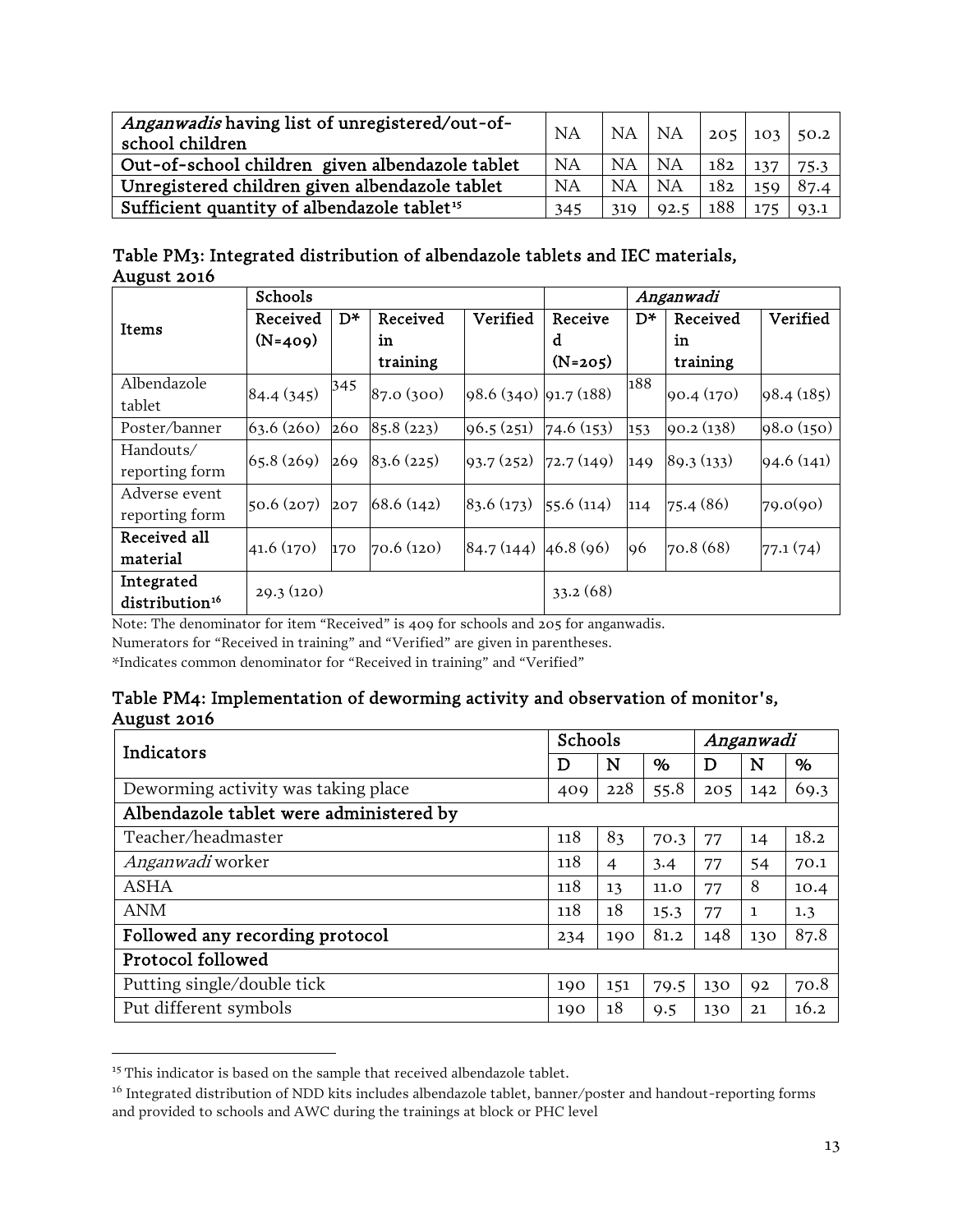| Prepare the separate list for dewormed     |  |  |                                     |
|--------------------------------------------|--|--|-------------------------------------|
| Visibility of poster/banner during NDD/MUD |  |  | 260   214   82.3   153   132   86.3 |

Table PM5: Adverse event knowledge and management among respondents, August 2016

| Indicators                                                                   |     | Schools |      | Anganwadi |     |      |  |
|------------------------------------------------------------------------------|-----|---------|------|-----------|-----|------|--|
|                                                                              | D   | N       | $\%$ | D         | N   | $\%$ |  |
| Opinion of occurrence of an adverse event after<br>taking albendazole tablet | 409 | 130     | 31.8 | 205       | 69  | 33.7 |  |
| Opinion of occurrence of possible adverse events                             |     |         |      |           |     |      |  |
| Mild abdominal pain                                                          | 130 | $78\,$  | 60.0 | 69        | 41  | 59.4 |  |
| Nausea                                                                       | 130 | 56      | 43.1 | 69        | 29  | 42.0 |  |
| Vomiting                                                                     | 130 | 103     | 79.2 | 69        | 57  | 82.6 |  |
| Diarrhea                                                                     | 130 | 38      | 29.2 | 69        | 23  | 33.3 |  |
| Fatigue                                                                      | 130 | 36      | 27.7 | 69        | 19  | 27.5 |  |
| All possible adverse event <sup>17</sup>                                     | 409 | 6       | 1.5  | 205       | 5   | 2.4  |  |
| Awareness about mild adverse event management                                |     |         |      |           |     |      |  |
| Make the child lie down in open and shade/shaded<br>place                    | 409 | 224     | 54.8 | 205       | 109 | 53.2 |  |
| Give ORS/water                                                               | 409 | 235     | 57.5 | 205       | 114 | 55.6 |  |
| Observe the child at least for 2 hours in the school                         | 409 | 214     | 52.3 | 205       | 101 | 49.3 |  |
| Don't know/don't remember                                                    | 409 | 47      | 11.5 | 205       | 21  | 10.2 |  |
| Awareness about sever adverse event management                               |     |         |      |           |     |      |  |
| Call PHC or emergency number                                                 | 409 | 291     | 71.2 | 205       | 154 | 75.1 |  |
| Take the child to the hospital /call doctor to school                        | 409 | 258     | 63.1 | 205       | 126 | 61.5 |  |
| Don't know/don't remember                                                    | 409 | 25      | 6.1  | 205       | 10  | 4.9  |  |
| Occurrence of cases of any adverse event                                     | 234 | 35      | 15.0 | 148       | 12  | 8.1  |  |
| Available contact numbers of the nearest ANM or<br>MO-PHC                    | 409 | 334     | 81.7 | 205       | 198 | 96.6 |  |

### Table PM6: Selected Indicators of Process Monitoring in Private Schools, August 2016

| Indicators <sup>18</sup>                   |    | N   | %    |
|--------------------------------------------|----|-----|------|
| Attended training for current round of NDD | 97 | 36  | 37.1 |
| Received albendazole tablet                | 97 | -68 | 70.1 |
| Sufficient quantity of albendazole tablet  | 68 | 61  | 89.7 |
| Received poster/banner                     | 97 | 50  | 51.6 |
| Received handouts/reporting form           | 97 | 55  | 56.7 |

<span id="page-15-0"></span><sup>&</sup>lt;sup>17</sup> Includes those who have knowledge that a mild abdominal pain and nausea and vomiting and diarrhea and fatigue can be reported by a child after taking albendazole tablet.

 $\overline{\phantom{a}}$ 

<span id="page-15-1"></span><sup>&</sup>lt;sup>18</sup> These indicators are based on small samples, therefore, precautions should be taken while interpreting the results as these are not representative of all private schools in the state.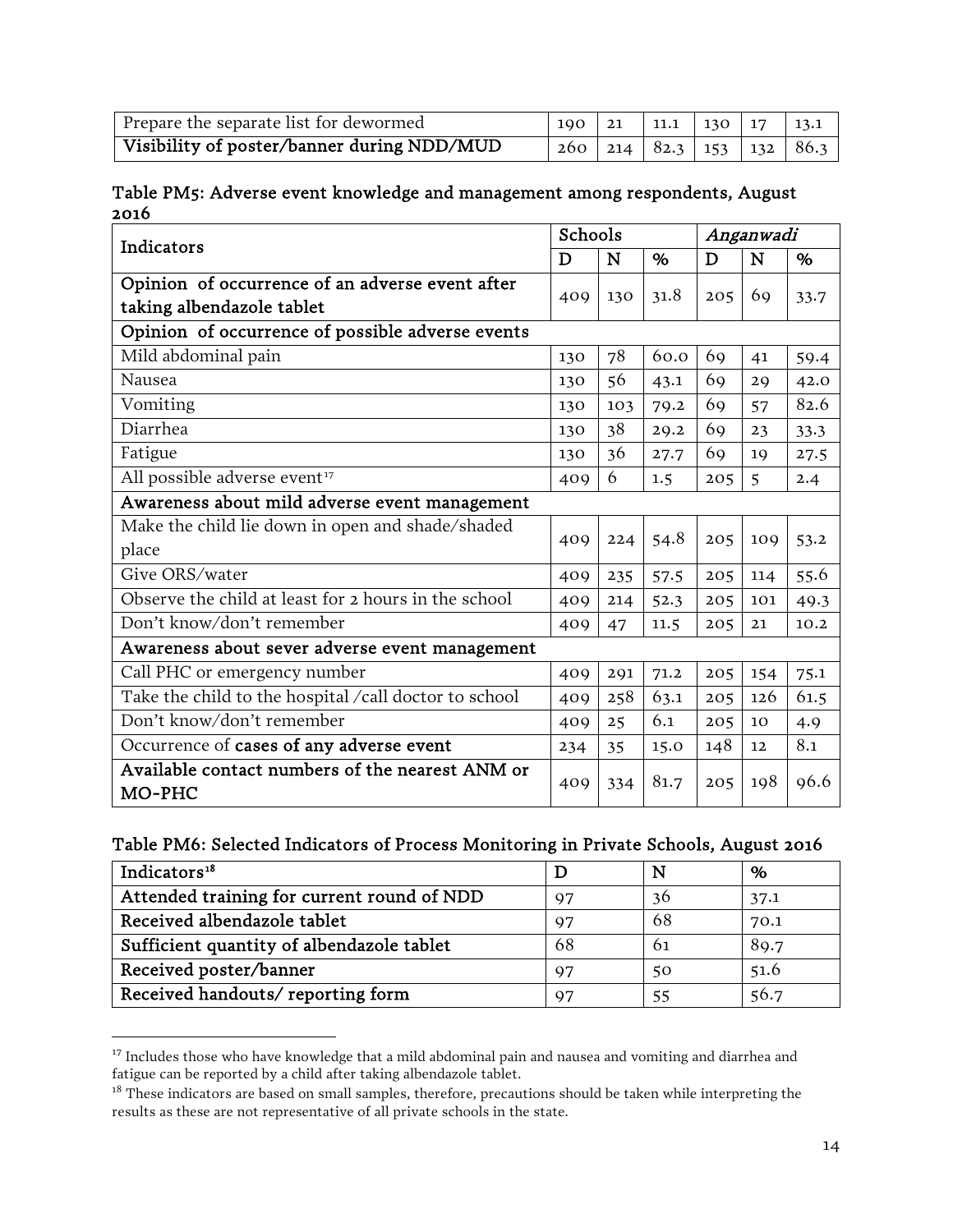| Received SMS for current NDD round                           | 97 | 42             | 43.3 |  |  |  |
|--------------------------------------------------------------|----|----------------|------|--|--|--|
| Albendazole administered to children                         | 97 | 58             | 59.8 |  |  |  |
| Reasons for not conducting deworming                         |    |                |      |  |  |  |
| No information                                               | 39 | 22             | 56.4 |  |  |  |
| Albendazole tablet not received                              | 39 | 8              | 20.5 |  |  |  |
| Already dewormed all children on deworming day <sup>19</sup> | 39 | 7              | 17.9 |  |  |  |
| Others <sup>20</sup>                                         | 39 | $\overline{2}$ | 5.1  |  |  |  |
| Albendazole tablet administered to children by               | 13 | 6              | 46.2 |  |  |  |
| teacher/headmaster <sup>21</sup>                             |    |                |      |  |  |  |
| Perceive that health education should be                     | 97 | 72             | 74.2 |  |  |  |
| provided to children                                         |    |                |      |  |  |  |
| Knowledge about correct dose of albendazole                  | 97 | 94             | 96.9 |  |  |  |
| tablet                                                       |    |                |      |  |  |  |
| Awareness about non-administration of                        | 97 | 89             | 85.6 |  |  |  |
| albendazole tablet to sick child                             |    |                |      |  |  |  |
| Opinion of occurrence of an adverse event after              | 97 | 29             | 29.9 |  |  |  |
| taking albendazole tablet                                    |    |                |      |  |  |  |
| Opinion of occurrence of possible adverse events             |    |                |      |  |  |  |
| Mild abdominal pain                                          | 29 | 14             | 48.3 |  |  |  |
| Nausea                                                       | 29 | $\mathsf{Q}$   | 31.0 |  |  |  |
| Vomiting                                                     | 29 | 24             | 82.8 |  |  |  |
| Diarrhea                                                     | 29 | 8              | 27.6 |  |  |  |
| Fatigue                                                      | 29 | 8              | 27.6 |  |  |  |
| Occurrence of cases of any adverse event                     | 41 | 31             | 75.6 |  |  |  |
| Awareness about mild adverse event management                |    |                |      |  |  |  |
| Let the child rest in an open and shaded place               | 97 | 39             | 40.2 |  |  |  |
| Provide clean water to drink/ORS                             | 97 | 46             | 47.4 |  |  |  |
| Contact the ANM/nearby PHC                                   | 97 | 44             | 45.4 |  |  |  |
| Available contact numbers of the nearest ANM or<br>MO-PHC    | 97 | 64             | 66.0 |  |  |  |
| Followed correct reporting protocol                          | 30 | 23             | 76.7 |  |  |  |

l

<span id="page-16-0"></span><sup>&</sup>lt;sup>19</sup> Based on the samples that did not conduct deworming on mop-up day.

<span id="page-16-1"></span><sup>&</sup>lt;sup>20</sup> School administer the albendazole tablet to children a day before holiday, children/student absent, postponed due to festival

<span id="page-16-2"></span> $21$ <sup>21</sup> This indicator is based on samples where deworming was ongoing.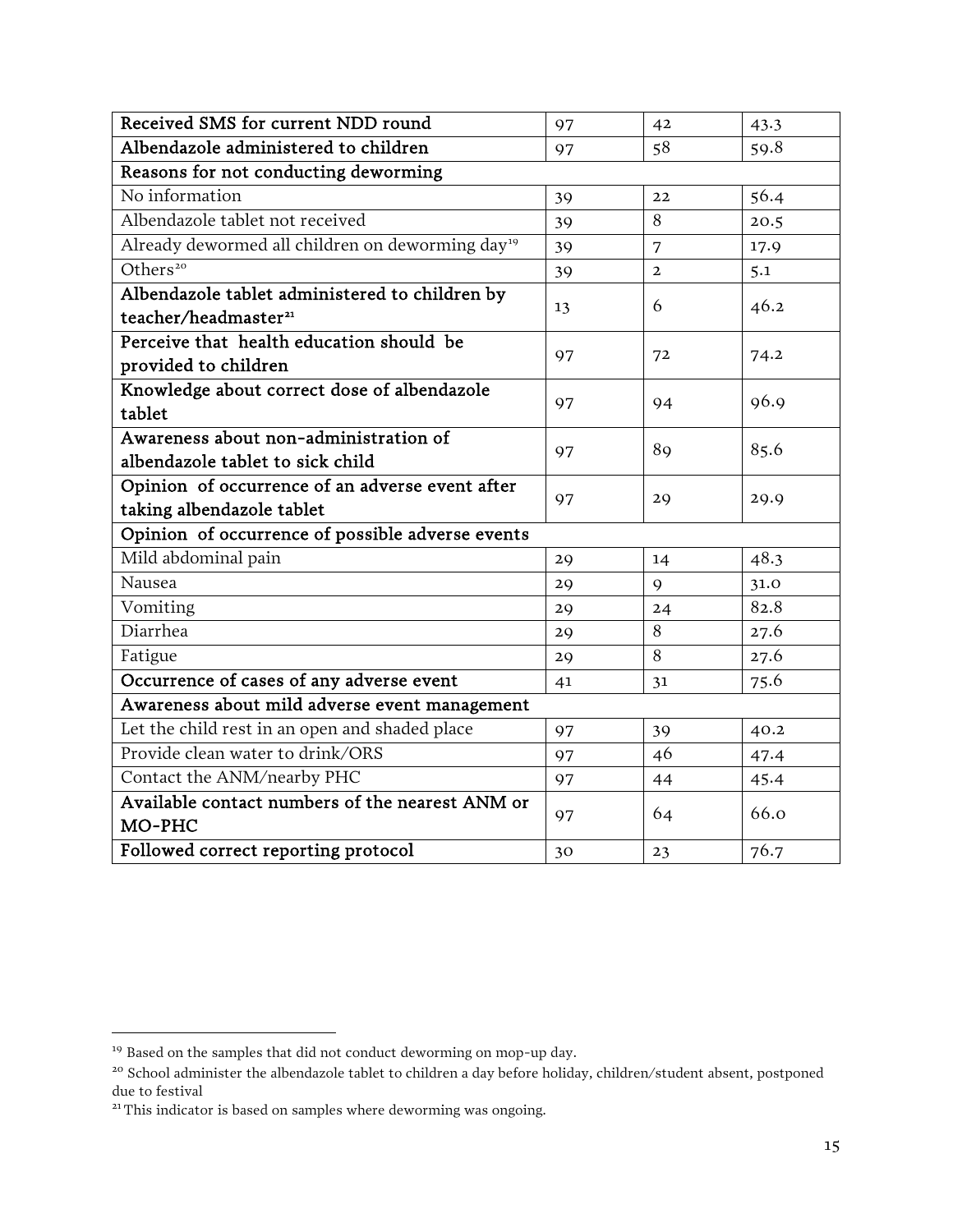| Indicators <sup>22</sup>                                 | School |                |      | Anganwadi |                |      |
|----------------------------------------------------------|--------|----------------|------|-----------|----------------|------|
|                                                          | D      | N              | %    | D         | N              | $\%$ |
| Conducted deworming <sup>23</sup>                        | 498    | 447            | 89.7 | 500       | 492            | 98.3 |
| Day of albendazole administration <sup>24</sup>          |        |                |      |           |                |      |
| National Deworming Day                                   | 453    | 426            | 94.1 | 492       | 469            | 95.4 |
| Mop-up day                                               | 453    | 297            | 65.5 | 492       | 281            | 57.1 |
| Between NDD and mop-up day                               | 453    | 39             | 8.5  | 492       | 53             | 10.7 |
| Reasons for not conducting deworming                     |        |                |      |           |                |      |
| No information                                           | 45     | 29             | 64.2 | 8         | 6              | 76.0 |
| Drugs not received                                       | 45     | 14             | 30.8 | 8         | 1              | 11.8 |
| Apprehension of adverse events                           | 45     | $\overline{2}$ | 4.9  | 8         | $\mathbf{1}$   | 12.3 |
| Albendazole left after deworming                         | 453    | 255            | 56.2 | 492       | 272            | 55.3 |
| Number of albendazole left                               |        |                |      |           |                |      |
| Less than 50                                             | 265    | 198            | 75.0 | 258       | 232            | 90.0 |
| $50 - 100$                                               | 265    | 36             | 13.6 | 258       | 23             | 8.8  |
| More than 100                                            | 265    | 30             | 10.1 | 258       | $\overline{3}$ | 1.2  |
| Copy of reporting form was available for<br>verification | 453    | 164            | 36.1 | 492       | 175            | 35.5 |
| Reasons for non-availability of copy of reporting form   |        |                |      |           |                |      |
| Did not received                                         | 272    | 48             | 17.8 | 333       | 39             | 11.7 |
| Submitted to ANM                                         | 272    | 211            | 77.5 | 333       | 275            | 82.5 |
| Unable to locate                                         | 272    | 13             | 4.7  | 333       | 19             | 5.8  |
| Anganwadis having list of unregistered children          | NA     | NA             | NA   | 492       | 179            | 36.4 |
| Anganwadis having list of out-of-school<br>children      | NA     | NA             | NA   | 492       | 118            | 24.1 |
| Reported cases of adverse event                          | 453    | 12             | 2.7  | 492       | 5              |      |

Table CV1: Findings from School and Anganwadi Coverage Validation Data

 $\overline{a}$ 

<span id="page-17-0"></span><sup>&</sup>lt;sup>22</sup> Weighted percentage and numbers are presented against each indicator in all the coverage validation tables. In some indicators denominators may vary because of this.

<sup>&</sup>lt;sup>23</sup> Schools and anganwadis that conducted deworming on during NDD or Mop-Up Day

<span id="page-17-2"></span><span id="page-17-1"></span><sup>&</sup>lt;sup>24</sup> Total percentage may add to more than 100 as multiple responses are allowed.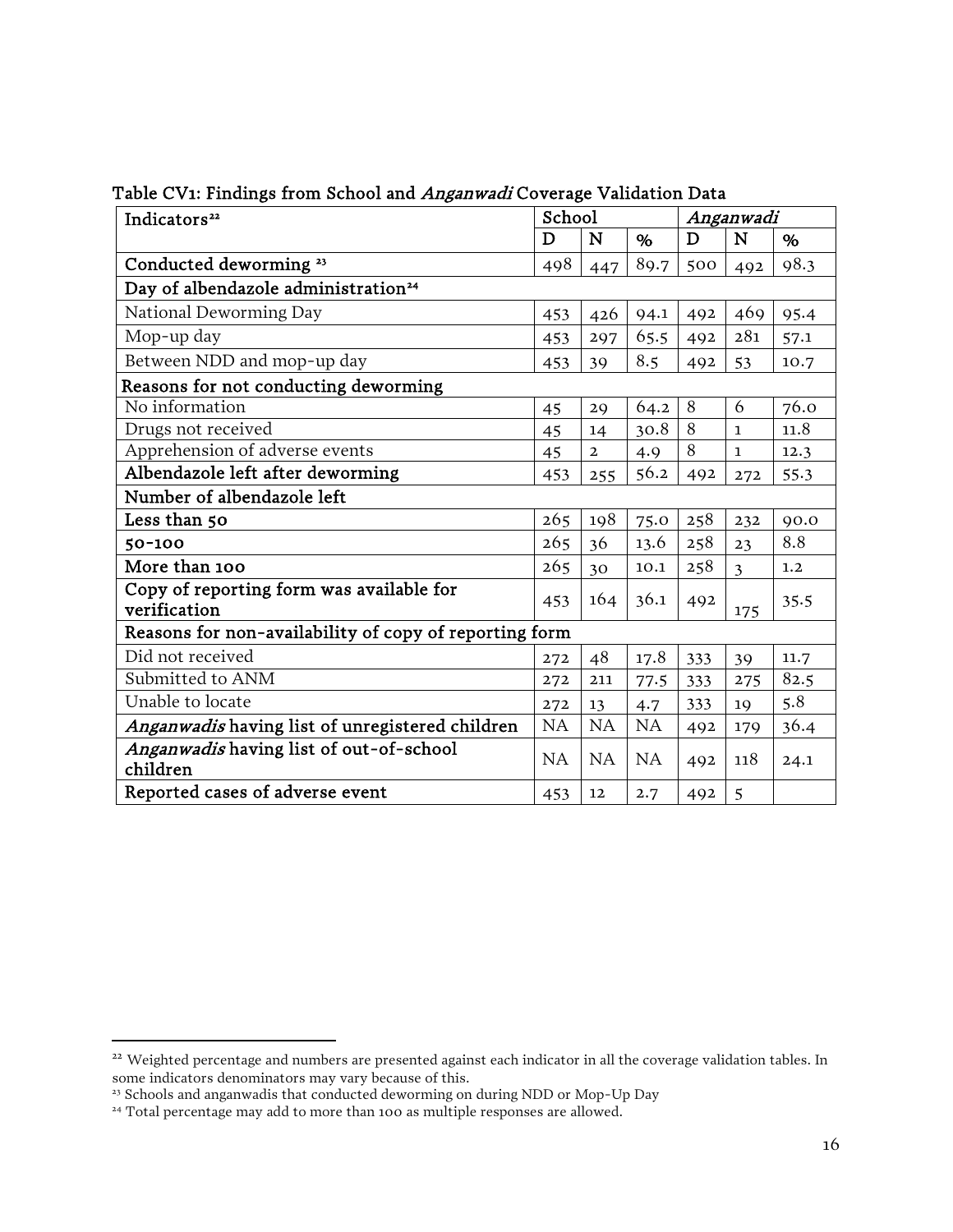| Table CV2: Recording protocol, verification, inflation and attendance in schools and |  |  |
|--------------------------------------------------------------------------------------|--|--|
| anganwadis                                                                           |  |  |

|                                                                   | School                  |              |      | Anganwadis |           |           |
|-------------------------------------------------------------------|-------------------------|--------------|------|------------|-----------|-----------|
| Indicators                                                        | D                       | N            | $\%$ | D          | N         | $\%$      |
| Followed correct <sup>25</sup> recording protocol                 | 453                     | 234          | 51.6 | 492        | 263       | 53.4      |
| Followed partial <sup>26</sup> recording protocol                 | 453                     | 46           | 10.1 | 492        | 118       | 24.0      |
| Followed no <sup>27</sup> recording protocol                      | 453                     | 174          | 38.4 | 492        | 111       | 22.6      |
| State level verification factor <sup>28</sup>                     | 41,841                  | 27,897       | 0.66 | 25,069     | 19,720    | 0.78      |
| Anganwadi registered children                                     | NA                      | NA           | NA   | 19,743     | 15,608    | 0.79      |
| Anganwadi unregistered children                                   | NA                      | NA           | NA   | 2,919      | 2,625     | 0.89      |
| Out-of-school children                                            | NA                      | NA           | NA   | 2,406      | 1,486     | 0.61      |
| State level inflation rate <sup>29</sup>                          | 27,897                  | 13,944       | 49.9 | 19,720     | 5,349     | 27.1      |
| Anganwadi registered children                                     | NA                      | NA           | NA   | 15,608     | 4,134     | 26.5      |
| Anganwadi unregistered children                                   | NA                      | NA           | NA   | 2,625      | 294       | 11.8      |
| Out-of-school children                                            | NA                      | NA           | NA   | 1,486      | 920       | 61.9      |
| Attendance on pre-NDD <sup>30</sup>                               | 1,12,18<br>1            | 93,791       | 83.6 | NA         | NA        | NA        |
| Attendance on NDD                                                 | 1,12,18<br>1            | 93,112       | 83.0 | NA         | NA        | NA        |
| Attendance on mop-up day                                          | 1,12,18<br>1            | 88,733       | 79.1 | <b>NA</b>  | <b>NA</b> | <b>NA</b> |
| Children who attended on both NDD<br>and mop-up day               | 1,12,18<br>$\mathbf{1}$ | 79,920       | 71.2 | NA         | NA        | NA        |
| Maximum attendance of children on<br>Deworming Day and mop-up Day | 1,12,18<br>$\mathbf{1}$ | 1,01,92<br>5 | 90.9 | NA         | <b>NA</b> | NA        |

<span id="page-18-1"></span><span id="page-18-0"></span> $\overline{\phantom{a}}$ <sup>25</sup> Correct recording protocol includes schools where all the classes put single tick( $\checkmark$ ) on NDD and double tick ( $\checkmark$ ) on mop-up day to record the information of dewormed children.

<span id="page-18-2"></span><sup>&</sup>lt;sup>26</sup> Partial recording protocol includes schools where all the classes did not follow correct protocol, put different symbols and prepared separate list to record the information of dewormed children.

<span id="page-18-3"></span><sup>&</sup>lt;sup>27</sup> No protocol includes all those schools where none of the classes followed any protocol to record the information of dewormed children.

<span id="page-18-4"></span><sup>&</sup>lt;sup>28</sup> Ratio of recounted value of the dewormed children to the reported value. This calculation is based on only those schools (n=181) and anganwadis (n=159) where deworming was conducted and copy of reporting form was available for verification.

<span id="page-18-6"></span><span id="page-18-5"></span><sup>&</sup>lt;sup>29</sup> Proportion of over reported dewormed children against total verified children in schools and *anganwadis.* <sup>30</sup> This is attendance of previous day of NDD.